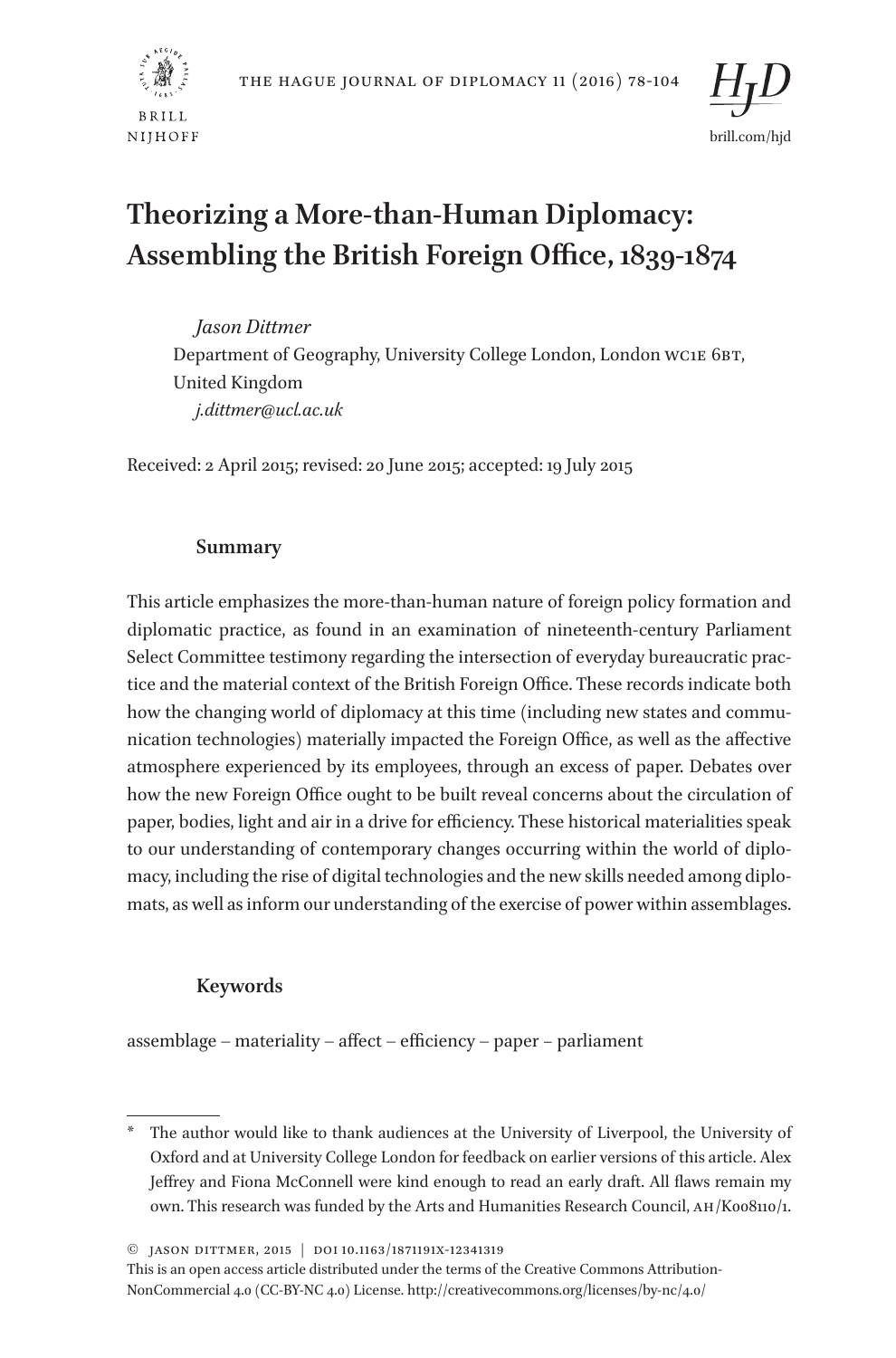## **Introduction**

Mostly enthusiasts of Victorian design know the tale of the Whitehall building that currently houses the British Foreign and Commonwealth Office (FCO), which was completed in 1874.<sup>1</sup> However, the process of replacing the former office is of interest to scholars of diplomacy, as it enables us to consider the constitution of the foreign ministry as a bureaucracy within a larger diplomatic system, and the role of the non-human in that *dispositif* or apparatus.

State theorists have in the past identified the 1782 creation of Britain's Foreign Office as a foundational moment for foreign policy as an object of government.2 Prior to 1782, two secretaries of state divided the sovereign's business, not according to a domestic/foreign binary, but rather by a north/south binary that cut across borders: the Northern Department dealt with northern Europe and the northern parts of the realm; while the Southern Department dealt with Ireland, the Americas and the Mediterranean, as well as southern England. In some ways, the pre-1782 arrangement reflected the limited intensity of diplomatic exchange and the aristocratic nature of European diplomacy; it was only in the mid-nineteenth century that the British government considered building a grand dining hall, the London *corps diplomatique* having finally outgrown the dining facilities available to an average aristocrat/foreign secretary.

In the late eighteenth century, Britain's defeat in the American Revolutionary War contributed to a mood of reorganization, amplified by the material requirements of a rapidly developing administrative apparatus. The Foreign Office, with only nine clerks and three servants, was located in 1782 on Cleveland Row adjacent to St James's Palace, but four years later it was moved to Whitehall Palace, and then seven years after that it transferred to Downing Street. These moves coincided with the 'new "total" commitment of the country to the Revolutionary and Napoleonic Wars of 1793-1815, [which] enormously increased the number of staff required to run such large-scale military operations'.3 There, in improvised accommodation next to the more famous 10 Downing Street, the Foreign Office would remain for decades, part of the nerve

<sup>1</sup> Keith Hamilton, 'Accommodating Diplomacy: The Foreign and Commonwealth Office and the Debate over Whitehall Redevelopment', *Contemporary British History*, vol. 18, no. 3 (2004), pp. 198-222. See also Bernard Porter, *The Battle of the Styles: Society, Culture, and the Design of a New Foreign Office*, *1855-1861* (London: A&C Black, 2011).

<sup>2</sup> Andrew Vincent, *Theories of the State* (Oxford: Blackwell, 1987).

<sup>3</sup> Anthony Seldon, *The Foreign Office: An Illustrated History of the Place and Its People* (London: HarperCollins, 2000), p. 39.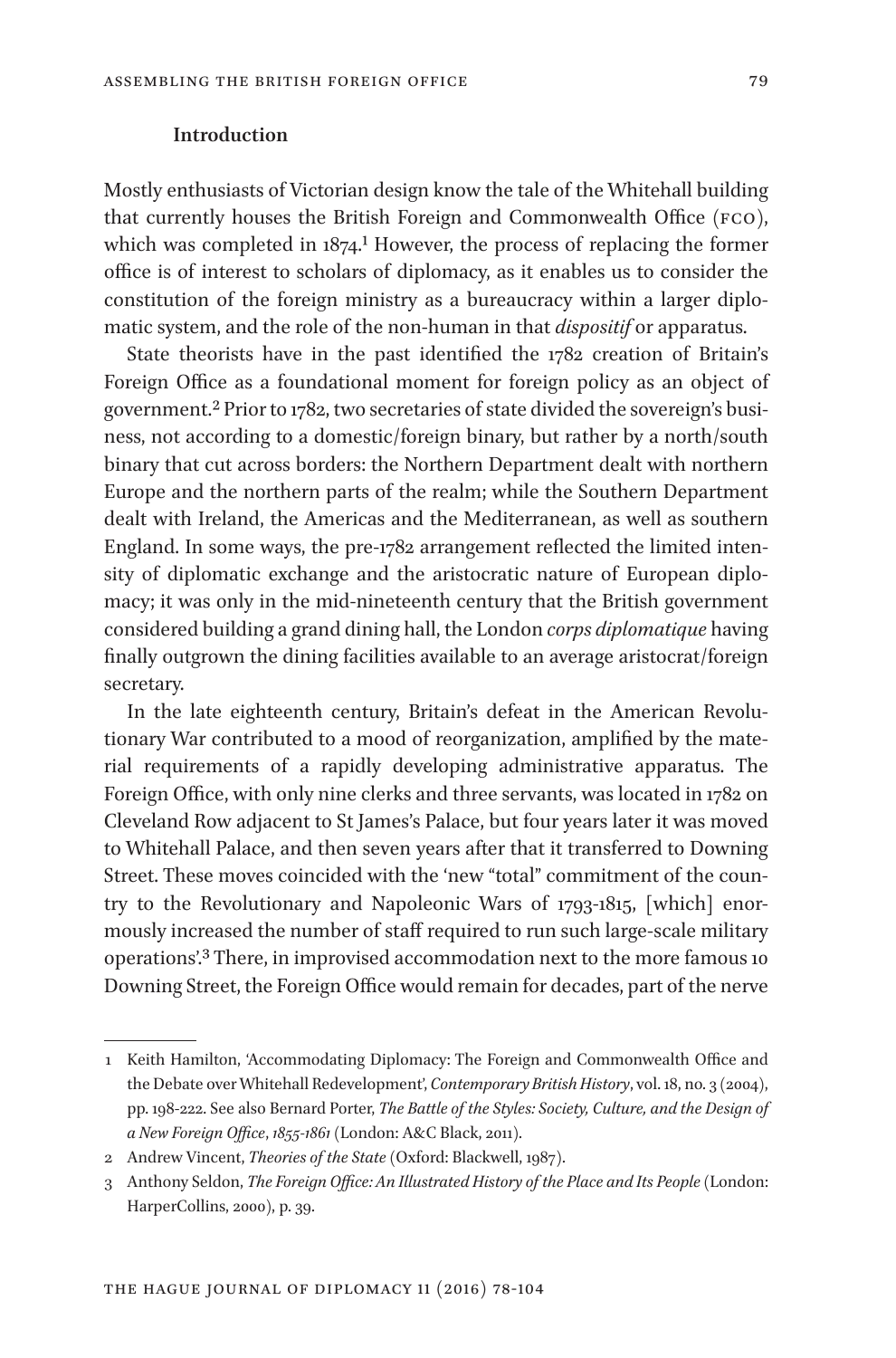centre of the British state. These developments might seem mundane, even boring — a series of address changes for a small group of clerks. Alternatively, they indicate how the Foreign Office must be actualized in particular material contexts, which are themselves crucial to the workings of foreign policy formation and the broader project of governmentality.

The empirical objective of this article is to trace the Foreign Office's subsequent improvisation, not only in terms of office space but in a rapidly changing diplomatic system. As the article will demonstrate, the Downing Street Foreign Office was a suitable site at the beginning of its tenure, but changes in the diplomatic system soon highlighted the building's lack of resilience. The lifespan and the affective atmosphere of the building were materially impacted by the rapid growth and intensification of the diplomatic system in which the building was enmeshed. Given the massive expenditure on a new Foreign Office and the length of time it was therefore expected to serve its purpose, it was necessary to extrapolate what the future diplomatic system would look like and how it would work, so that the new building would enable an efficient public service over time.

Conceptually, this article's objective is to address the affective forces that reshape foreign policy apparatuses as a result of their participation in the larger diplomatic system. Processes unfolding elsewhere have effects that ripple through the Foreign Office, and they are borne via the materials of diplomacy. A concern with institutional efficiency and resilience thus emerges during times of rapid change. Nevertheless, because social processes often unfold over different temporalities (for example, the long lifespan of a building versus rapid changes in telecommunications) these attempts to 'future-proof' the institution may have unintended outcomes.

This article proceeds in several parts. First, the literature on the more-thanhuman is reviewed, with an eye towards a theoretical elaboration of diplomacy as the discursive and affective tendons for a global assemblage of state bureaucracies, marked by a relational ontology and uneven intensities of connection among its constituent parts. This review's focus on how non-human elements of the diplomatic apparatus both enable and exceed the traditional anthropocentric remit of diplomatic studies sets up the empirical analysis of the article. After a discussion of methods, the article examines everyday routines of the early- to mid-nineteenth century Foreign Office, with a particular emphasis on the role of paper. Paper is not only the archive that enables transnational governmentality, but is also an unruly element of the diplomatic apparatus, whose materiality posed problems for the Foreign Office, literally shaking it to its foundations. This section speaks to the article's conceptual objectives, by demonstrating the role of materials as vectors for affect within diplomatic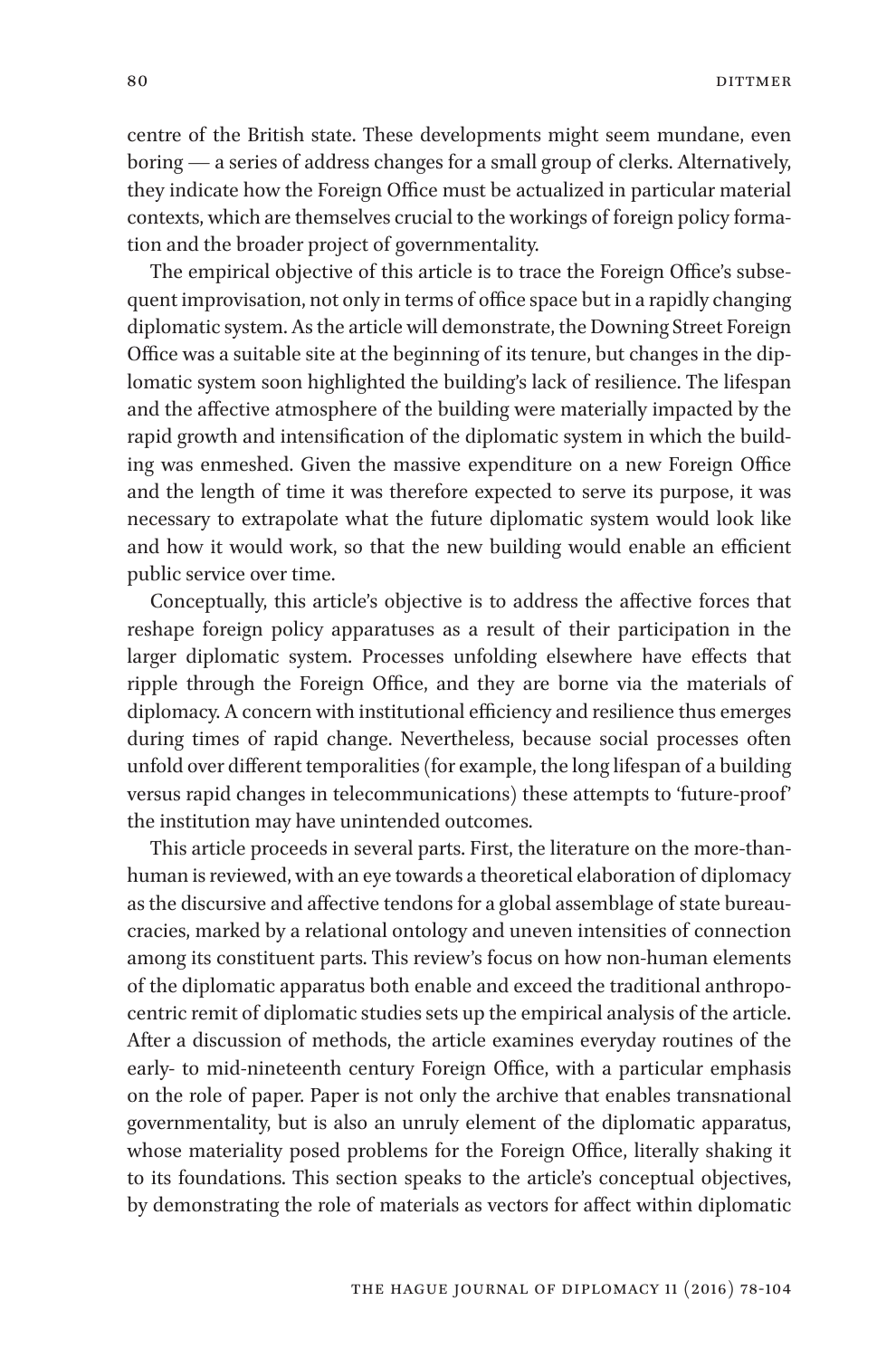systems, which can remake foreign policy apparatuses. The article then considers contemporary debates over how to produce affective atmospheres that are conducive to efficient governmentality in the new Foreign Office. This section speaks to the conceptual objectives by emphasizing human efforts to govern the circulation of materials and to design a building that was resilient to changes in the wider diplomatic system. The paper concludes by examining the implications of this scholarship for studies of governmentality, diplomacy and assemblage.

## **More-than-Human Diplomacy**

Diplomacy has traditionally been considered a human endeavour, which is unsurprising given its usual definition as the practice of diplomats. As an example that is particularly relevant to this study, T.G. Otte's study, *The Foreign Office Mind*, examined the collective mind-set of those working in the nineteenth-century Foreign Office: their social exclusivity; their public school education; and so on.<sup>4</sup> Such an approach is useful, but  $-$  as the name of Otte's book hints — it emphasizes rationality and human agency. Indeed, the Foreign Office moved into its new building in 1868, but this event is never mentioned, as there is no place for materiality in Otte's account. Otte is, of course, not alone; indeed, the myriad outstanding insights of the 'Practice Turn' within diplomatic studies have re-emphasized the importance of humans.<sup>5</sup>

The role of humans in politics, however, has been decentred by the so-called 'New Materialisms'.<sup>6</sup> This work highlights the role of materials in not only coproducing human agency (for example, as tools), but also in shaping political subjectivities. Hence, these authors argue that we should consider politics to be a *more-than-human* affair — that is, humans exercising agency are not stable entities, but are themselves shaped by a range of materialities that change over time.7 This perspective does not seek to ignore humans and their agency;

<sup>4</sup> T.G. Otte, *The Foreign Office Mind: The Making of British Foreign Policy, 1865-1914* (Cambridge: Cambridge University Press, 2011).

<sup>5</sup> Iver Neumann, *At Home with the Diplomats: Inside a European Foreign Ministry* (Ithaca, NY: Cornell University Press, 2012); and Merje Kuus, 'Foreign Policy and Ethnography: A Sceptical Intervention', *Geopolitics*, vol. 18, no. 1 (2012), pp. 115-131.

<sup>6</sup> As an example, see Diana Coole and Samantha Frost (eds), *New Materialisms: Ontology, Agency, and Politics* (Durham, NC: Duke University Press, 2010).

<sup>7</sup> Bruce Braun and Sarah Whatmore, *Political Matter: Technoscience, Democracy and Public Life* (Minneapolis, MN: University of Minnesota Press, 2010); William Connolly, 'The "New Materialism" and the Fragility of Things', *Millennium: Journal of International Studies*, vol. 41,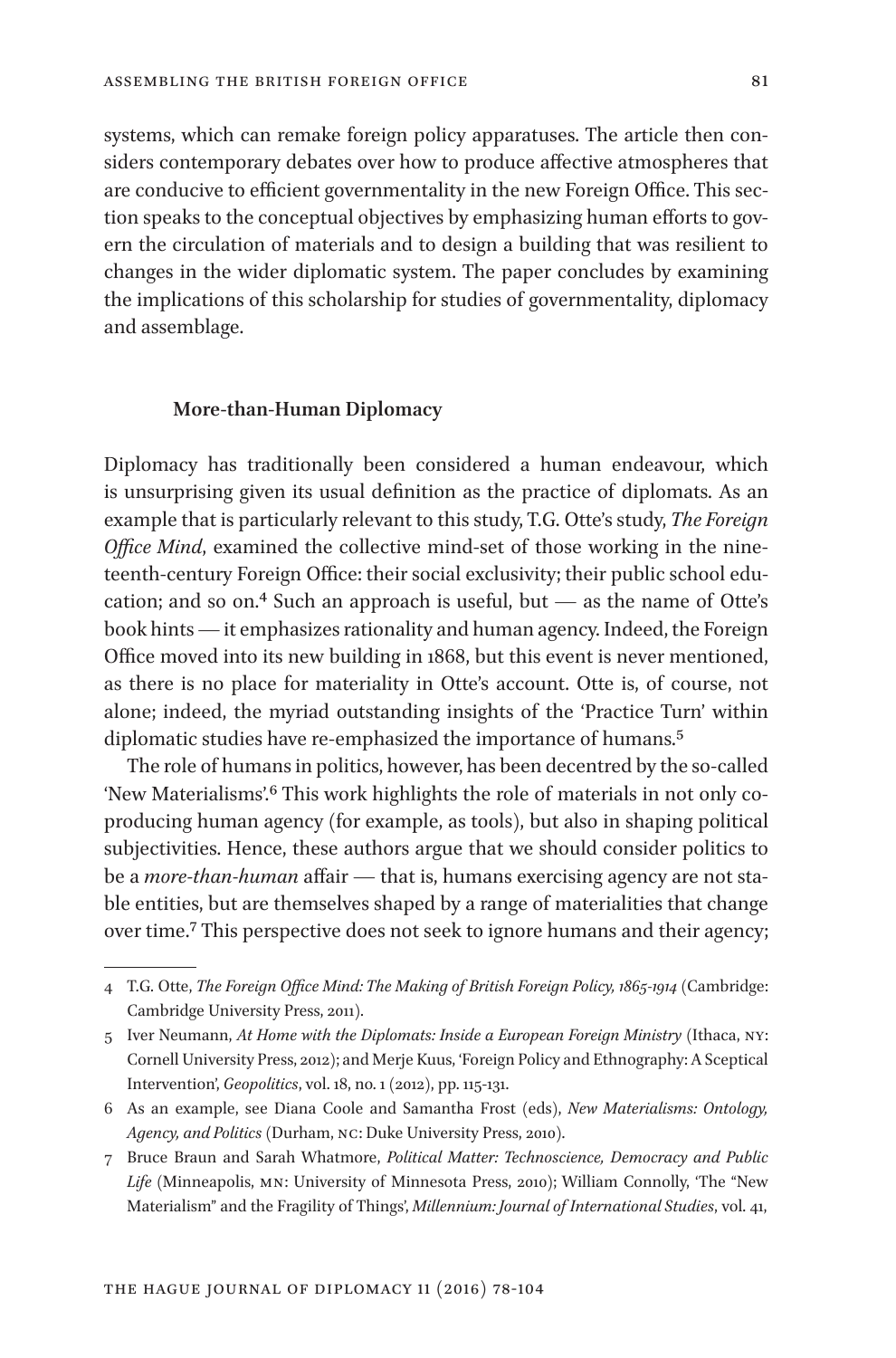indeed, human agency is special because of humans' ability to be reflexive and intentional. Rather, scholars working within the 'New Materialism' situate human agency within the material context that produced it. As Merje Kuus notes, '[t]o study context is not to trace cause in the sense of predicting specific events, but to expose and explicate these events' conditions of possibility'.8 From this perspective, the capabilities enabled by the old and new Foreign Office buildings, and other infrastructures of diplomacy, from the telegraph to Twitter, are crucial to the workings of diplomats, and therefore we can begin to speak of a *more-than-human diplomacy*.

A more-than-human diplomacy is helpfully considered through the lens of assemblage theory.9 Andrew Barry has argued that 'instead of drawing a line between the social and technical, one must instead analyse *arrangements*: of artefacts, practices and techniques, instruments, language and bodies. These arrangements make up what we tend to think of as persons and institutions: states, markets, families, and so on'.10 These arrangements emerge out of processes such as *territorialization* (in which the coherence of the assemblage is enhanced) or *coding* (in which meaning is ascribed to the assemblage). Assemblages are becoming, both because they are open systems into which new elements can enter or from which old elements can leave, and also because elements can participate in multiple assemblages at once, allowing events in one assemblage to affect another. Indeed, elements of an assemblage can also be assemblages themselves, engaged in their own processes of becoming. This troubles the usual scalar imagination of diplomacy and international relations, in which bigger entities are assumed to be more important. Rather, assemblage theory emphasizes non-linear causality, in which small events can

no. 3 (2013), pp. 399-412; Erika Cudworth and Stephen Hobden, *Post-human International Relations: Complexity, Ecologism and Global Politics* (London: Zed Books, 2011); Jason Dittmer, 'Geopolitical Assemblages and Complexity', *Progress in Human Geography*, vol. 38, no. 3 (2014), pp. 385-401; Bruno Latour, *Reassembling the Social: An Introduction to Actor*–*Network Theory* (Oxford: Oxford University Press, 2005); Tom Lundborg and Nick Vaughn-Williams, 'New Materialisms, Discourse Analysis, and International Relations: A Radical Intertextual Approach', *Review of International Studies* (early online); and Vicki Squire, 'Reshaping Critical Geopolitics? The Materialist Challenge', *Review of International Studies*, vol. 41, no. 1 (2015), pp. 139-159.

<sup>8</sup> Merje Kuus, 'Bureaucracy and Place: Expertise in the European Quarter', *Global Networks*, vol. 11, no. 4 (2011), p. 424.

<sup>9</sup> Ben Anderson and Colin McFarlane, 'Assemblage and Geography', *Area*, vol. 43, no. 2 (2011), p. 124.

<sup>10</sup> Andrew Barry, *Political Machines: Governing a Technological Society* (London: Continuum, 2001), p. 11.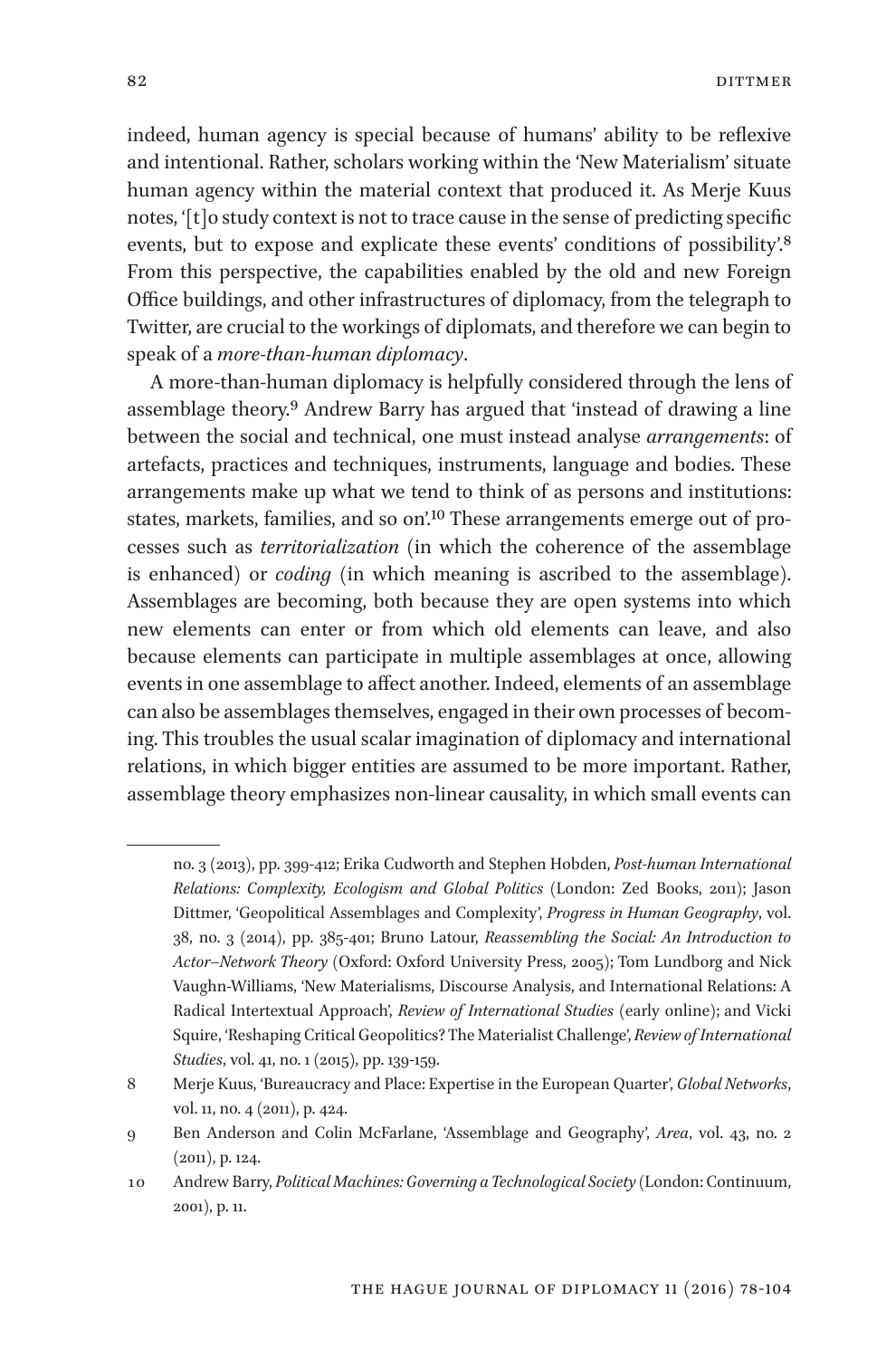ripple through assemblages, producing macro-scaled effects. Assemblage theory therefore enables us to consider a more-than-human diplomacy as one in which: 1) the scalar imagination of international relations is flattened in favour of a relational ontology; and 2) the role of materials in shaping political subjectivity and action is brought to the foreground.

These two insights mean that a more-than-human diplomacy can direct our attention to aspects that have thus far been under-examined. The relatively flat ontology of assemblage emphasizes everyday diplomatic practices and objects in the *crafting of the state*.11 This dovetails with Timothy Mitchell's much-cited description of the state as the tangible effect of everyday bodily performances.<sup>12</sup> By considering state effects rather than states *per se*,13 we can both consider a range of diplomatic actors that may not qualify as states and also see the (il)legitimacy of states as the emergent outcome of practices occurring across a range of sites, from the local tax office to the United Nations.14 These practices of statecraft are open-ended and often improvised, as actors seek to promote their own state visions.15 However, the second point above — about the role of materials in political life — means that diplomatic practices entail the coming together of the human and non-human in particular ways, which in the best of circumstances requires work and often fails to occur. This is evident in, for example, the importance of gifts to diplomatic encounters.16 Iver Neumann's account of the diplomatic party is a case in point: preparation for

<sup>11</sup> For example, Alex Jeffrey and Michaelina Jakala, 'The Hybrid Legal Geographies of a War Crimes Court', *Annals of the Association of American Geographers*, vol. 104, no. 3 (2014), pp. 652-667.

<sup>12</sup> Timothy Mitchell, 'The Limits of the State: Beyond Statist Approaches and their Critics', *American Political Science Review*, vol. 85, no. 1 (1991), pp. 77-96.

<sup>13</sup> Joe Painter, 'Prosaic Geographies of Stateness', *Political Geography*, vol. 25, no. 7 (2006), pp. 752-774.

<sup>14</sup> Fiona McConnell, 'De Facto, Displaced, Tacit: The Sovereign Articulations of the Tibetan Government-in-Exile', *Political Geography*, vol. 28, no. 6 (2009), pp. 343-352; and Fiona McConnell, Terri Moreau and Jason Dittmer, 'Mimicking State Diplomacy: The Legitimizing Strategies of Unofficial Diplomacies', *Geoforum*, vol. 43, no. 4 (2012), pp. 804-814.

<sup>15</sup> Alex Jeffrey, *The Improvised State: Sovereignty, Performance and Agency in Dayton Bosnia* (Oxford: Wiley-Blackwell, 2013).

<sup>16</sup> Christine Kreamer and Sarah Fee (eds), *Objects as Envoys: Cloth, Imagery and Diplomacy in Madagascar* (Washington, DC: Smithsonian Institution Press, 2002); Samson Opondo, 'Diplomatic Dissensus: A Report on Humanitarianism, Moral Community and the Space of Death', in Samson Opondo and Michael Shapiro (eds), *The New Violent Cartography* (London: Routledge, 2012), pp. 95-117.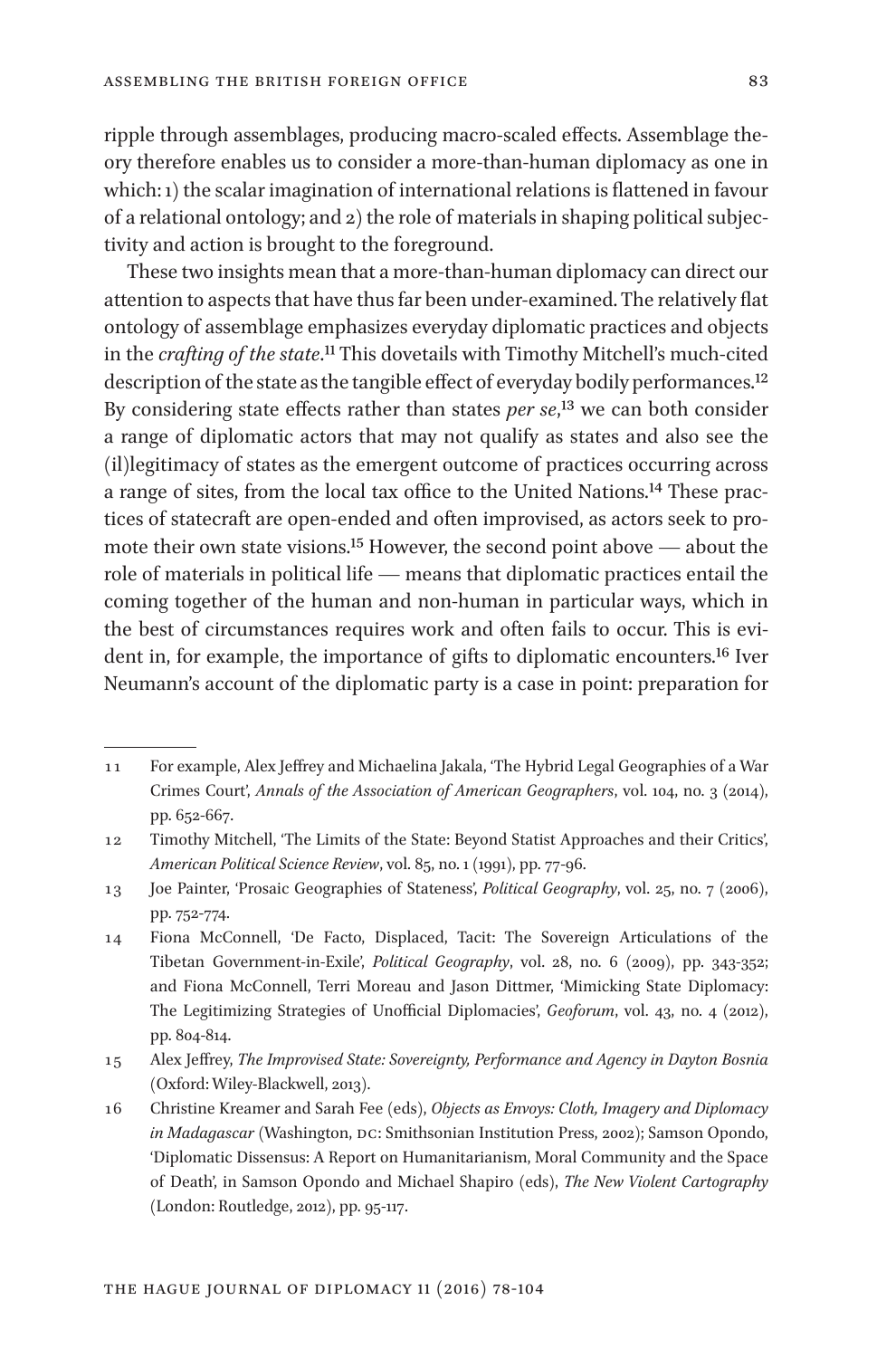state visits begins six months out, and appropriate foods are sourced.<sup>17</sup> Seating placards are arranged such that the diplomats' bodies might also be arranged. When one Italian ambassador 'found out he had been wrongly placed among the NATO delegation,  $[\ldots,h]$  is stood up, broke his plate in two, and left the building'.<sup>18</sup> Diplomacy, like a dinner plate, is a fragile thing. We must understand diplomatic power as emerging from particular material contexts in which the human and non-human enable one another.

However, the flat ontology of assemblage means that we do not have to stop with the state; rather, the entire diplomatic system can be understood as an assemblage, from which a transnational governmentality emerges. Governmentality is a complex concept that is perhaps best summarized with the pithy description 'the conduct of conduct'.19 Most historians see the rise of governmentality and diplomacy as intertwined, in that the diplomatic assemblage shaped modern subjects enrolled in it: 'Foreign countries helped to shape states, since they served for the production of their most important material: servants who were able to convincingly feign complete ignorance and absolute loyalty'.<sup>20</sup> These new subjects were unique in their specific national loyalties, and yet similar in that they were territorialized to the state.

However, just as elements can participate in multiple assemblages simultaneously, diplomats' loyalties could be multiple: 'Early–modern diplomacy was characterized by both the "plurality" of roles adopted by diplomatic intermediaries and the variety of services they undertook not only for their Princes but also for the other cultural, religious, or social communities to which they belonged'.21 The diplomatic system was therefore composed through states, but not reducible to them. By de-privileging the scale of the state, it becomes possible to see multiple scales emerging simultaneously through the processes of diplomatic assemblage. For example, Stuart Elden traces the simultaneous emergence of both the modern territorial state and of Europe as a

<sup>17</sup> Iver Neumann, *Diplomatic Sites: A Critical Enquiry* (New York, NY: Columbia University Press, 2012).

<sup>18</sup> Neumann, *Diplomatic Sites*, p. 63.

<sup>19</sup> Tania Murray Li, 'Governmentality', *Anthropologica*, vol. 49, no. 2 (2007), pp. 275-281.

<sup>20</sup> Christian Wieland, 'The Consequences of Early Modern Diplomacy: Entanglement, Discrimination, Mutual Ignorance — and State Building', in Antje Fletcher and Susan Richter (eds), *Structures on the Move: Technologies of Governance in Transcultural Encounters* (Berlin: Springer Verlag, 2012), p. 271.

<sup>21</sup> Noe Cornago, *Plural Diplomacies: Normative Predicaments and Functional Imperatives* (Leiden: Martinus Nijhoff, 2013), pp. 40-41.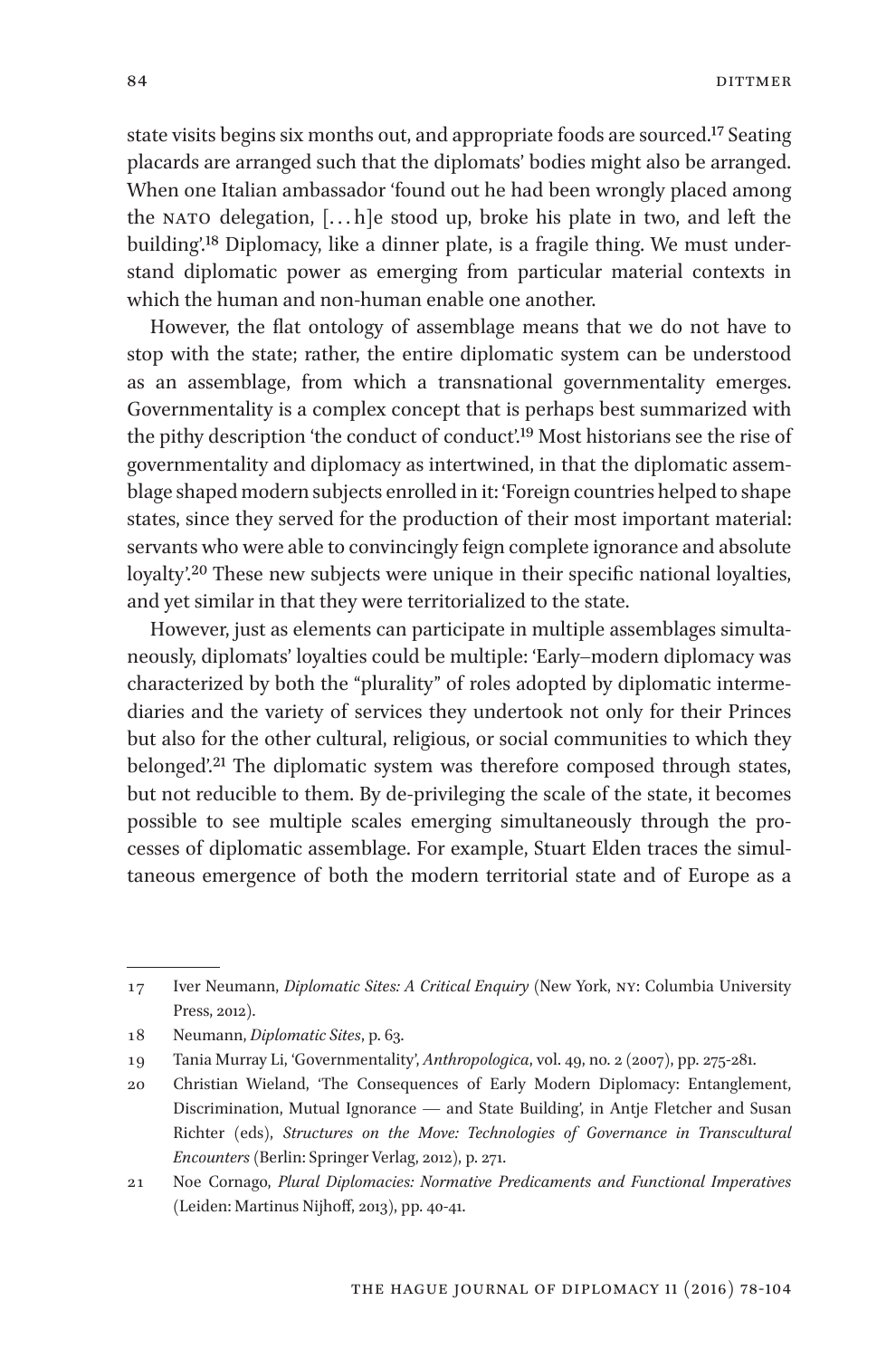diplomatico-military *dispositif* [or apparatus<sup>22</sup>] through the negotiation of the Treaties of Westphalia:

War is intended to be used judiciously, with a clear sense of why it is being fought, and used strategically to reinforce the balance of power. Diplomacy is to become an instrument or tool, with the negotiations in Westphalia as a model, with a congress of all states involved, and with a system of permanent ambassadors. Europe is seen as a juridico-political entity in itself, with a system of diplomatic and political security; but this is underpinned by the third instrument, each state having a permanent military apparatus of professional soldiers with an infrastructure of fortresses and transport, and sustained tactical reflection.23

The idea of states' diplomacy as both a justification for 'internal' governmentality (that is, the maximization of domestic populations and other resources as being necessary for the *raison d'état*) and as a technique of 'external' projects of governmentality (such as maintaining the balance of power in Europe, or producing a neo-liberal global economy) illustrates the duality that is inherent to diplomacy. Diplomatic practices are of the state and yet also more: they serve as the material tendons of a larger assemblage, one which reshapes the subjectivities of those composing it:

The one-sided diplomat acquires legitimacy from 'inside' a political unit — from the 'national' or the 'communal' — and uses his or her craft to support representations and actions mostly directed to the 'outside' or 'non-national'. The mid-space diplomat acquires legitimacy from the interstitial — from the *inter*national or *inter*communal — making the most of not taking sides or by functionally distancing oneself from the sides; in other words, uses one's craft to support actions that re-engage and re-position the 'sides'.24

Assemblage theory therefore dovetails with the notion of diplomacy as something that is more than the enactment of states' foreign policies. Rather, the

<sup>22</sup> See Giorgio Agamben, *What is an Apparatus? And Other Essays* (Stanford, CA: Stanford University Press, 2009).

<sup>23</sup> Stuart Elden, 'Governmentality, Calculation, Territory', *Environment and Planning D: Society and Space*, vol. 25, no. 3 (2007), p. 572.

<sup>24</sup> Costas Constantinou, 'Between Statecraft and Humanism: Diplomacy and its Forms of Knowledge', *International Studies Review*, vol. 15, no. 2 (2013), p. 145.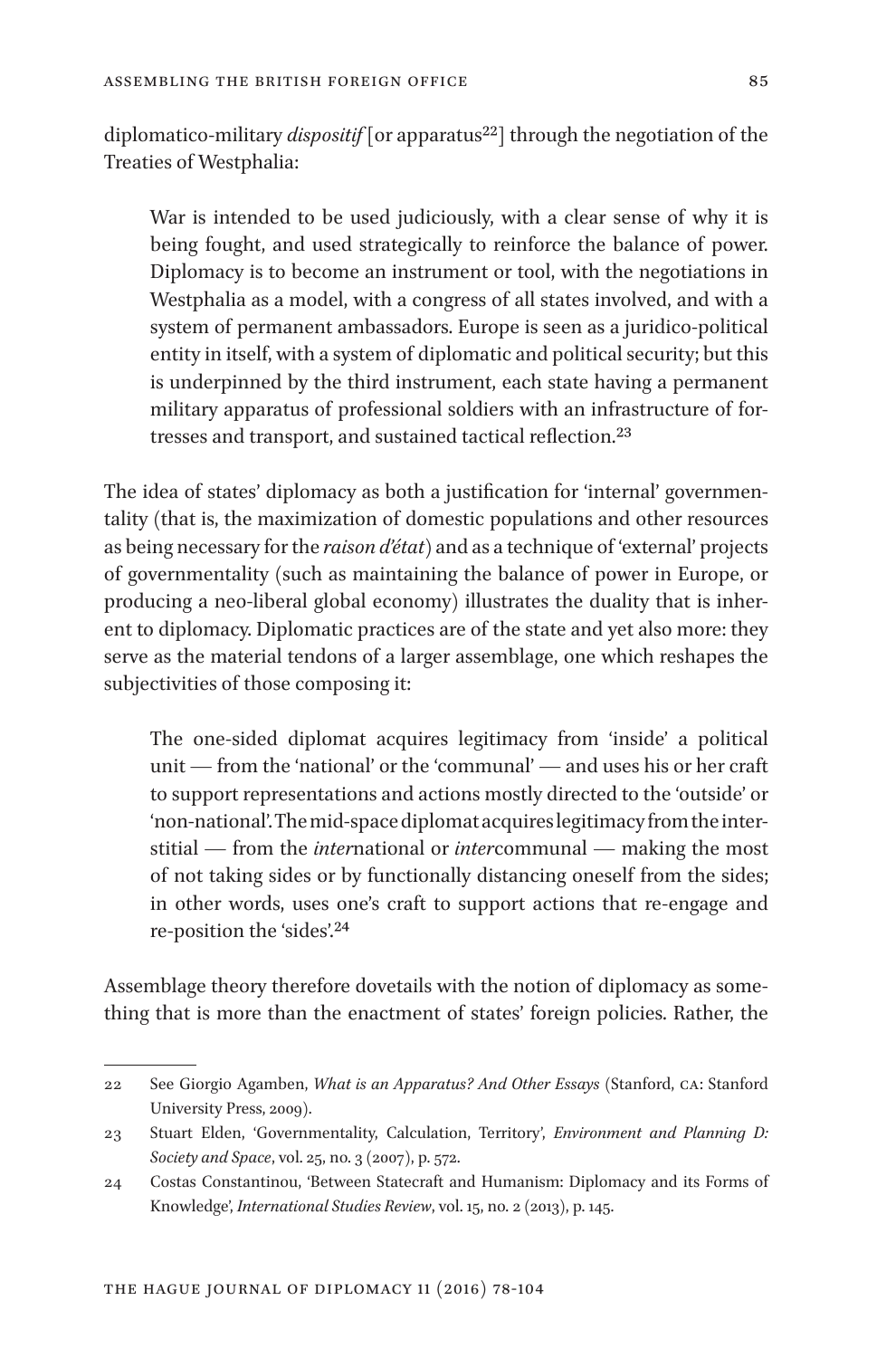diplomatic system is a constantly-changing assemblage of diplomats, secure email systems, buildings, state dinners and so on, coming together in ways that continually remake the state, as well as various extra-territorial projects of governmentality.25 New elements of this assemblage can ripple through the system in ways that are unpredictable in advance, reworking political cognition of both individual diplomats and of entire state assemblages. This article traces both the ways in which the intensifying flows of material within the diplomatic system interacted with the physical context of the Foreign Office in unexpected ways, and how the British government subsequently attempted to 'future-proof' the Foreign Office through spatial design that might regulate those flows.

#### **Methods**

Researching life within a secretive organization 150 years ago is challenging.26 Without ethnographic or other contemporaneous qualitative methods favoured by researchers in political anthropology and cognate fields, a researcher must turn to the archives, and, as Martin Müller argues, 'documents, no matter how detailed or vivid, always already contain a pre-selection of the association that their authors considered noteworthy'.27 For example, '[W]hen the State Papers were compiled at the Public Records Office during the nineteenth century, the correspondence [. . .] was edited so that things which did not strike the *compilers* as relevant to what *they* held to be foreign policy [. . .] were left out'.28

This occlusion of documents that were not directly related to foreign policy from the FCO archive means that this research is largely based on three Parliamentary Select Committee reports: the 1839 Select Committee on Public

<sup>25</sup> Thomas Lemke, 'New Materialisms: Foucault and the "Government of Things" ', *Theory, Culture, and Society*, vol. 32, no. 4, pp. 3-25.

<sup>26</sup> Jim Duncan, 'Complicity and Resistance in the Colonial Archive: Some Issues of Method and Theory in Historical Geography', *Historical Geography*, vol. 27 (1999), pp. 119-128.

<sup>27</sup> Martin Müller, 'Opening the Black Box of the Organization: Socio-material Practices of Geopolitical Ordering', *Political Geography*, vol. 31, no. 6 (2012), p. 383; see also Matthew Kurtz, 'Situating Practices: The Archive and the Filing Cabinet', *Historical Geography*, vol. 29 (2001), pp. 26-37; and Miles Ogborn, 'Knowledge is Power: Using Archival Research to Interpret State Formation', in Alison Blunt, Pyrs Gruffudd, Jon May, Miles Ogborn and David Pinder (eds), *Cultural Geography in Practice* (Oxford: Oxford University Press, 2003), pp. 9-22.

<sup>28</sup> Neumann, *At Home with the Diplomats*, p. 44.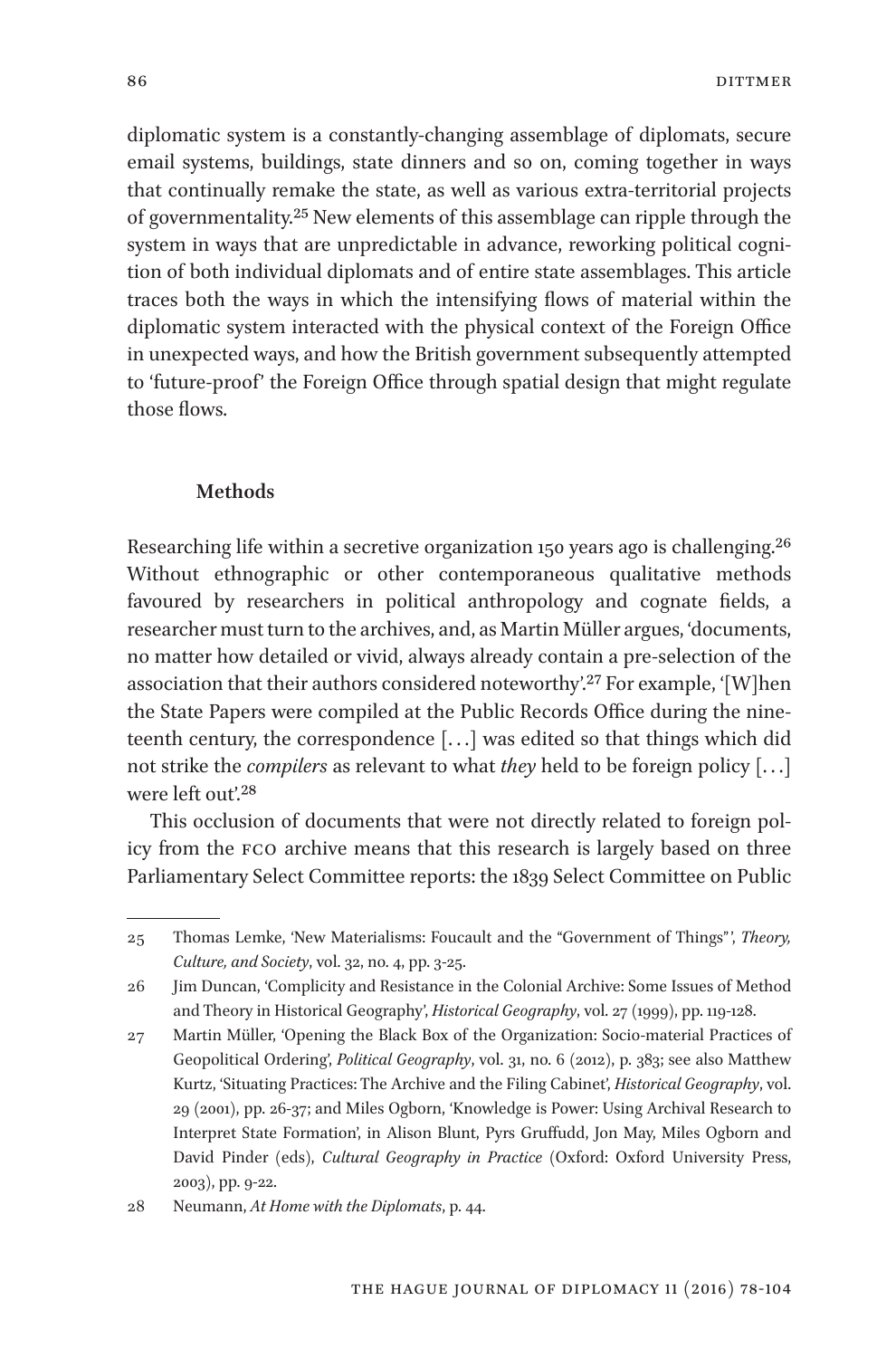Offices (Downing Street); the 1855 Select Committee on Downing Street Public Offices Extension Bill; and the 1858 Select Committee on Foreign Office Reconstruction, supplemented by diplomatic memoirs and secondary literature. Where Foreign Office records had been tailored to exclude the everyday routines and materialities of the FCO, Parliamentary records were helpful, because in their discussions over the housing of the Foreign Office, the everyday practices and materialities of the Foreign Office intersected with the public purse. Foreign Office staff, architects, engineers and other witnesses to the role of materiality in the Foreign Office spoke before the committees.

It would, of course, be a mistake to take these accounts at face value. First, the imbrications of the human and non-human are often so mundane as to be beneath notice;29 some would argue that when the assemblage is 'working', this is even the desired outcome.<sup>30</sup> Therefore, the accounts brought before the Select Committees were incomplete. Furthermore, the context is highly relevant; this was an opportunity for bureaucratic advancement *vis-à-vis* other departments. Still, the testimony's depth makes it possible to tease out these weaknesses and to account for them, providing a partial, although meaningful, engagement with the more-than-human diplomacy of the mid-nineteenth century Foreign Office.

This study is not the first to use historical documents in 'New Materialist' oriented research.31 Rather than imagining the researcher as occupying a privileged position from which truth can be liberated from the archive, Nick Fox and Pam Alldred imagine research as an assemblage of researcher/documents/interviewees, etc.:

If [...] we see researcher and data (along with many other relations) as a 'research assemblage' [. . .] with its own affect economy, we begin to recognize research as a territorialization that shapes the knowledge it produces according to the particular flows of affect produced by its methodology and methods.32

<sup>29</sup> Tim Edensor, 'Illuminated Atmospheres: Anticipating and Reproducing the Flow of Affective Experience in Blackpool', *Environment and Planning D: Society & Space*, vol. 30, no. 6 (2012), pp. 1103-1122.

<sup>30</sup> Latour, *Reassembling the Social*

<sup>31</sup> Miguel Pina e Cunha, Stewart Clegg and Armenio Rego, 'The Ethical Speaking of Objects: Ethics and the 'Object-ive' world of Khmer Rouge Young Comrades', *Journal of Political Power*, vol. 7, no. 1 (2014), pp. 35-61.

<sup>32</sup> Nick Fox and Pam Alldred, 'New Materialist Social Inquiry: Designs, Methods, and the Research Assemblage', *International Journal of Social Research Methodology*, vol. 18, no. 4, p. 403.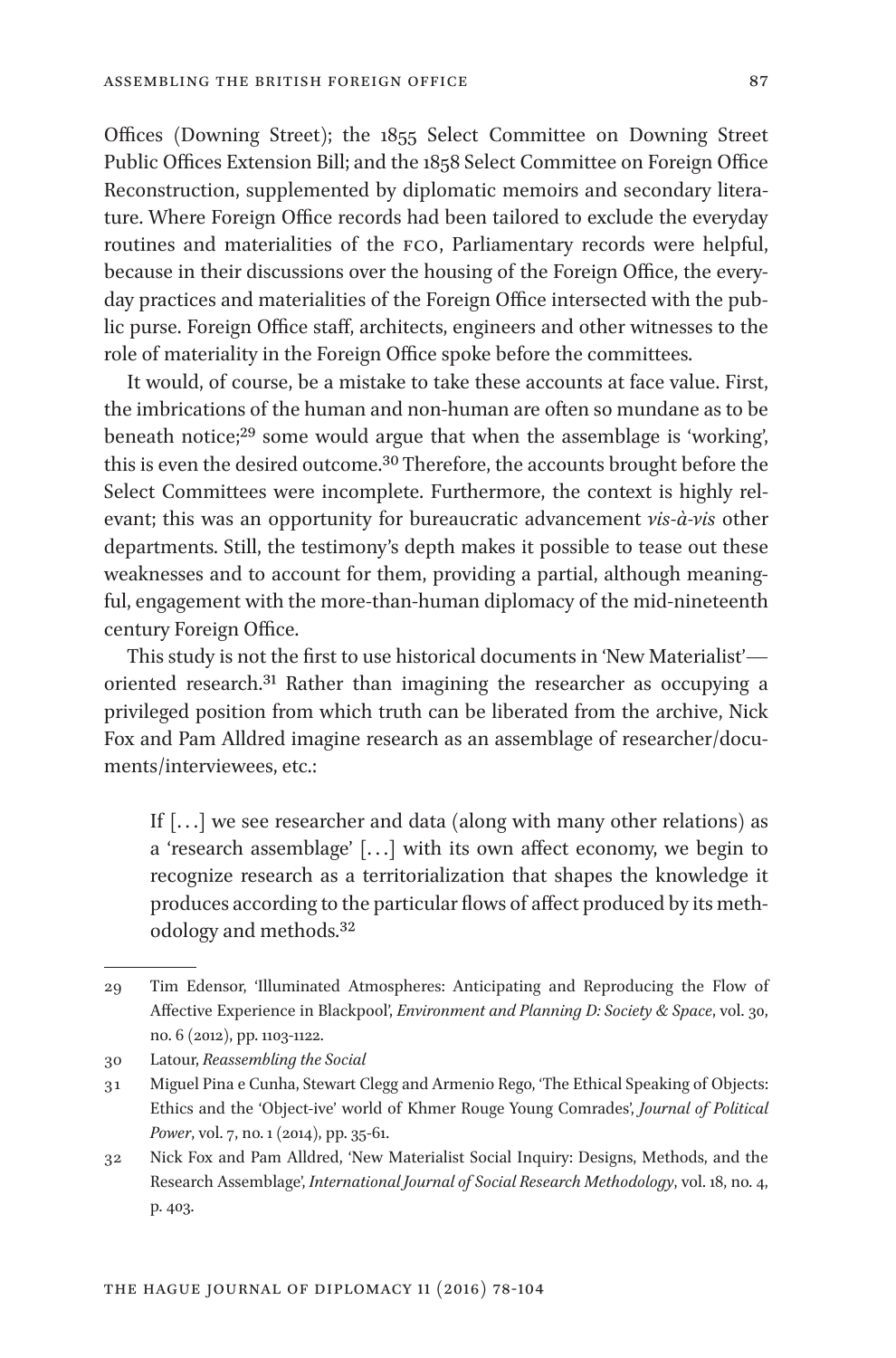In this formulation, the findings of this research are not so much a subjective truth derived from the archive as they are a line of flight emerging from the encounter between researcher and archive. Indeed, this article conceptualizes the author's findings as emergent from the 'research assemblage'. The archive itself is a sedimentation of histories, curated to produce a monument to the past as possessing certain properties. The archive is, of course, from the past, but requires work by others over time to maintain its order. The reports' intersection with the author's theoretical agenda opened up a latent capacity within what would otherwise be an ordinary copy of *Hansard* (the official record of Parliament). This process of assemblage could easily have been otherwise, had the reports been classified differently or had the author left early for lunch and not discovered them. In short, the becoming of this research itself has a 'micro-history',33 much like the people and buildings that it examines, complete with un-actualized lines of flight and capacities yet undiscovered.

#### **Disassembling and Reassembling the Foreign Office**

A brief overview of events is warranted, given the period of time (roughly 35 years) over which these select committees met and construction occurred. From 1793 onwards, the Foreign Office was based in five houses: 16-18 Downing Street (number 15 was later added) and two houses behind those on Fludyer Street (a street now disappeared, but previously south of Downing Street). These houses were combined through the demolition of internal walls, and a new entrance was created by Sir John Soane.<sup>34</sup> The rise of Lord Palmerston, first as foreign secretary (1830-1834, 1835-1841 and 1846-1851) and then as prime minister (1855-1858 and 1859-1865), boded well for the Foreign Office's desire to move out of its run-down, ad-hoc offices. In 1836 the architect Decimus Burton was commissioned to design new facilities in Downing Street. The first select committee met in 1839 to consider his plans. Despite widespread agreement on the need to build, no decision was made because of an unexpected event — the need to rebuild the Houses of Parliament (which had been destroyed by fire in 1834).

Still, the Foreign Office's material deterioration only got worse, and William Molesworth, the First Commissioner of Works, called for another set of plans to be drawn up, having rejected Burton's plan as encroaching on St James's

<sup>33</sup> Simon Naylor, 'Historical Geography: Geographies and Historiographies', *Progress in Human Geography*, vol. 32, no. 2 (2008), p. 266.

<sup>34</sup> Edward Hertslet, *Recollections of the Old Foreign Office* (London: John Murray, 1901).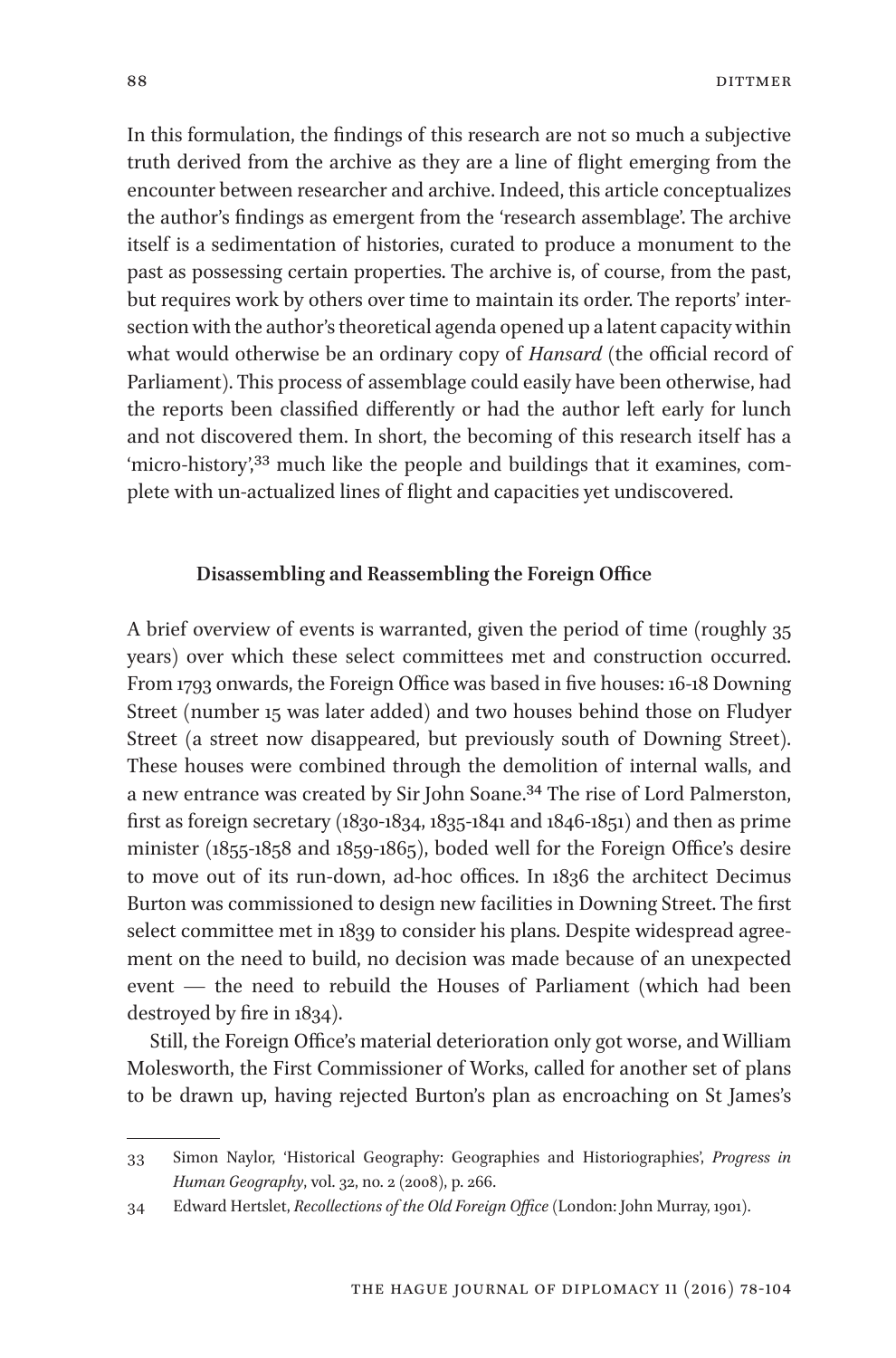Park. James Pennethorne, the government's official architect, drew up plans for a new Foreign Office and presented them to the second select committee in 1855. Despite another endorsement by the new committee, Pennethorne's plans languished as well, this time a result of the Crimean War. The Crimean War did more than just consume valuable funds; it also highlighted 'the drawbacks of having a war directed from so many different buildings in London; rationalization became a popular cry, with a unified War Office becoming a major justification for a new government building'.35 The diplomatico– military *dispositif* demanded efficiency within the state in order to contribute to governmentality above the state.

By 1855, Palmerston was in 10 Downing Street, looking across the street at the dilapidated Foreign Office. He decided on open architectural competitions to design a new Foreign Office and War Office, with a third category of competition for the overall design of Whitehall itself. Palmerston's vague instructions inspired 218 entries, but produced contradictory winners, with the design of each winner clashing with the other, and both clashing with the winner of the comprehensive Whitehall design. To settle this, the third select committee was formed. In the end, George Gilbert Scott was selected to create a palace of administration, given that he had scored highly in all three categories. Subsequently, the War Department was located elsewhere, and the Foreign Office shared the new building with the India Office. In November 1861, the old Foreign Office in Downing Street was demolished to make way for the new building (or buildings, as the two parts of the palace remained distinct), and after finding interim quarters in Pembroke House, the Foreign Office moved into its new facilities in June 1868. Scott later added two new quadrants to the new palace of administration, housing the Home and Colonial Offices (see Fig. 1).

Just as the Crimean War had led to a reorganization of the entire British government (albeit over a span of twenty years), the First World War shocked the apparatus of British government. The requirements of the diplomatic apparatus grew in proportion to the complexity of foreign affairs. After the Second World War, the India Office was dissolved because of decolonization, and the Commonwealth Relations Office (originally the Dominions Office) absorbed the Colonial Office and was itself eventually absorbed into the Foreign Office in 1968. In 1978, the Home Office decamped to Queen Anne's Gate and the Foreign and Commonwealth Office was left in sole possession of Scott's palace of administration.

<sup>35</sup> Seldon, *The Foreign Office*, p. 42.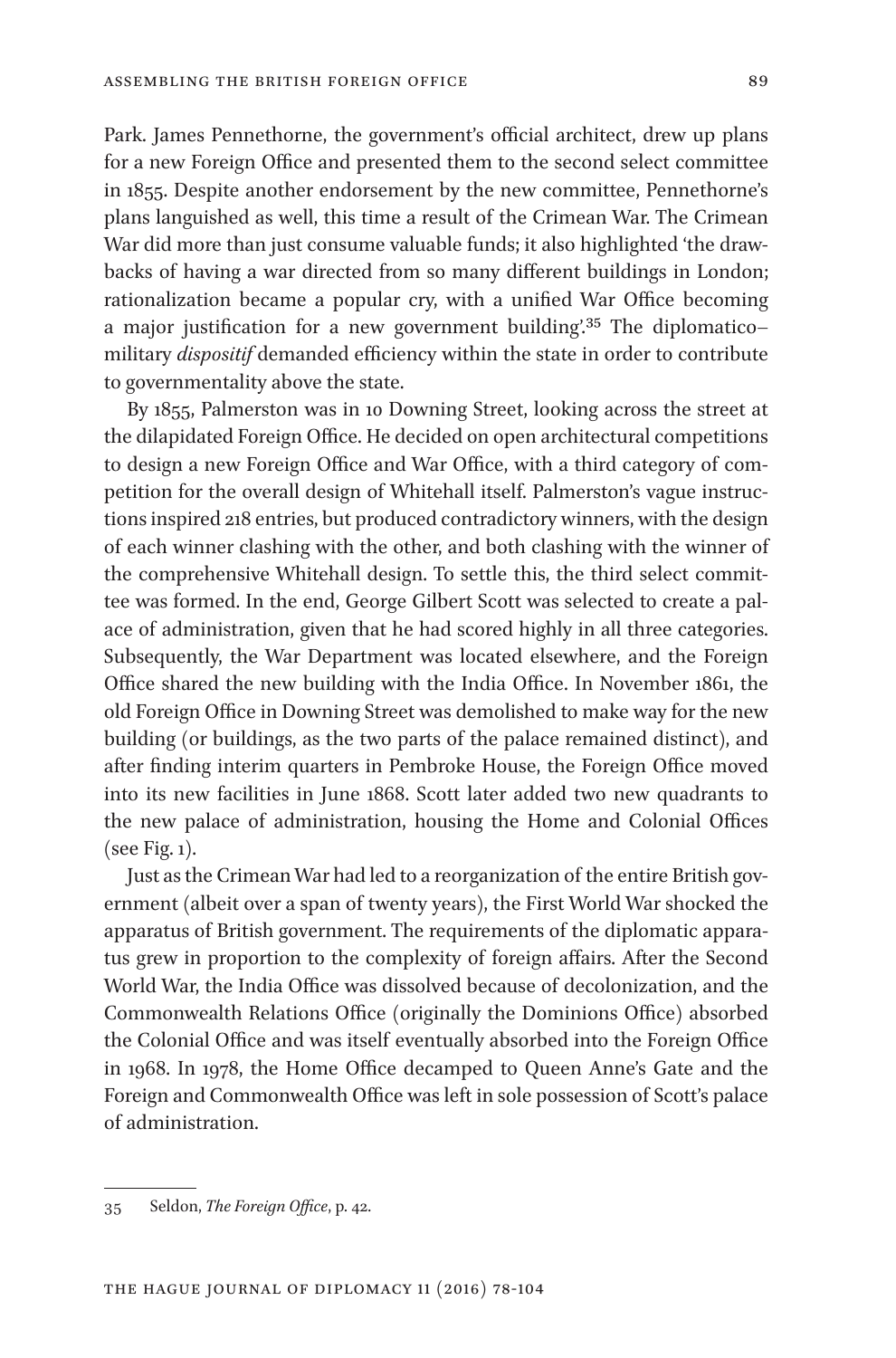

Figure 1 *The completed 'palace of administration'.*  ©UCL Creative Media Services

## *Revenge of/on the Paper Pushers: Paper-Power and Diplomacy*

This narrative is a traditional, human-centric narrative of bureaucracy, government and international affairs. In what follows, the article will demonstrate the first conceptual point — on the importance of the non-human to diplomacy — by de-emphasizing human agency in favour of a relational notion of co-agency, in which not only is human agency enabled through relations with materials, but those materials exert themselves on the people with whom they work. This is accomplished by re-centring the narrative of the Foreign Office on paper.36

The history of writing as part of post-human political regimes has been traced from ancient times through the colonial era and into the present, and is inextricably linked with diplomacy.37 'Etymologically, [. . .] the word is derived from the ancient Greek word *diploun* (to double), and from the Greek noun

<sup>36</sup> See also Jonathan Darling, 'Another Letter from the Home Office: Reading the Material Politics of Asylum', *Environment and Planning D: Society and Space*, vol. 32, no. 3 (2014), pp. 484-500; and Florian Weisser, 'Practices, Politics, Performativities: Documents in the International Negotiations on Climate Change', *Political Geography*, no. 40 (early online).

<sup>37</sup> Paul Adams, 'Networks of Early Writing', *Historical Geography*, vol. 38 (2010), pp. 70-89; Ogborn, 'Knowledge is Power'; and Weisser 'Practices, Politics, Performativities'.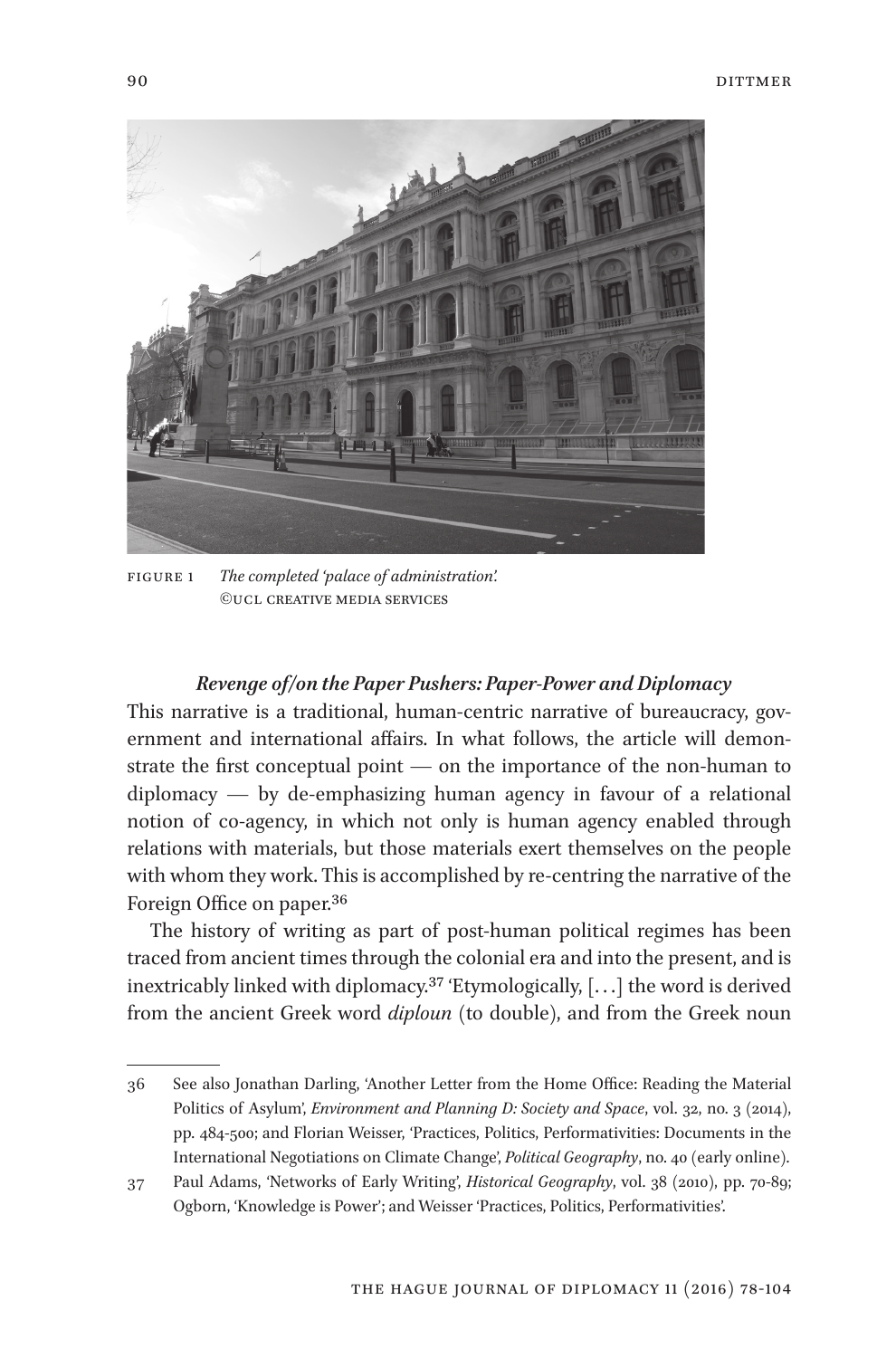*diploma*, which refers to an official document written on double leaves (*diploo*) joined together and folded (*diplono*).'38 When the Foreign Office was founded, paper had long replaced leaves as the surface of inscription for diplomacy. Paper's advantages were manifest. The nineteenth century saw innovations in paper manufacturing, enabling cheap wood-based paper to flood the market.<sup>39</sup> This, along with printing press innovations and steam-powered transportation, enabled a wider circulation of paper and consequently an intensification of governmental reach in distant corners of the globe.40 Indeed, the importance of paper to the Foreign Office was first stated to the select committees by James Bandinel in 1839, who argued that access to twenty years' worth of paper was necessary for the daily running of the Foreign Office.<sup>41</sup>

However, technological change alone is not enough to explain the changes occurring to the Foreign Office at the start of the earlier narrative. Indeed, the rise of paper can be traced across all bureaucracies. Rather, what is special here is that changes occurring in the diplomatic system resonated with the Office's requirement for paper; the early 1800s saw independence for most of Central and South America and therefore a proliferation of geopolitical subjects. Foreign Office employee Joseph Planta described the intensity with which the office's work had increased:

When I first knew the office there were not above three or four foreign ministers accredited to this country; the number has now increased at least to four or five times that amount. Likewise, our relations with foreign countries were by no means as considerable as they are now; and latterly, in Mr Canning's time, the whole of South America was thrown open too, which almost doubled the business of the foreign office.<sup>42</sup>

This posed challenges with regard to the number of staff to be housed, but more crucially the *volume* of paper and the way in which it interacted with other elements of the Foreign Office assemblage.

<sup>38</sup> Costas Constantinou, *On the Way to Diplomacy* (Minneapolis, MN: University of Minnesota Press, 1996), p. 77.

<sup>39</sup> Peter Burger, *Charles Fenerty and his Paper Invention* (Toronto, ON: Peter Burger, 2007).

<sup>40</sup> For an account of the seventeenth and eighteenth century impact of paper and innovations in transportation, see Miles Ogborn, *Indian Ink: Script and Print in the Making of the English East India Company* (Chicago, IL: University of Chicago Press, 2007).

<sup>41</sup> *Report from Select Committee on Public Offices (Downing Street) with the Minutes of Evidence, Appendix, and Plans* (1839).

<sup>42</sup> *Report from Select Committee on Public Offices (Downing Street) with the Minutes of Evidence, Appendix, and Plans*, p. 28.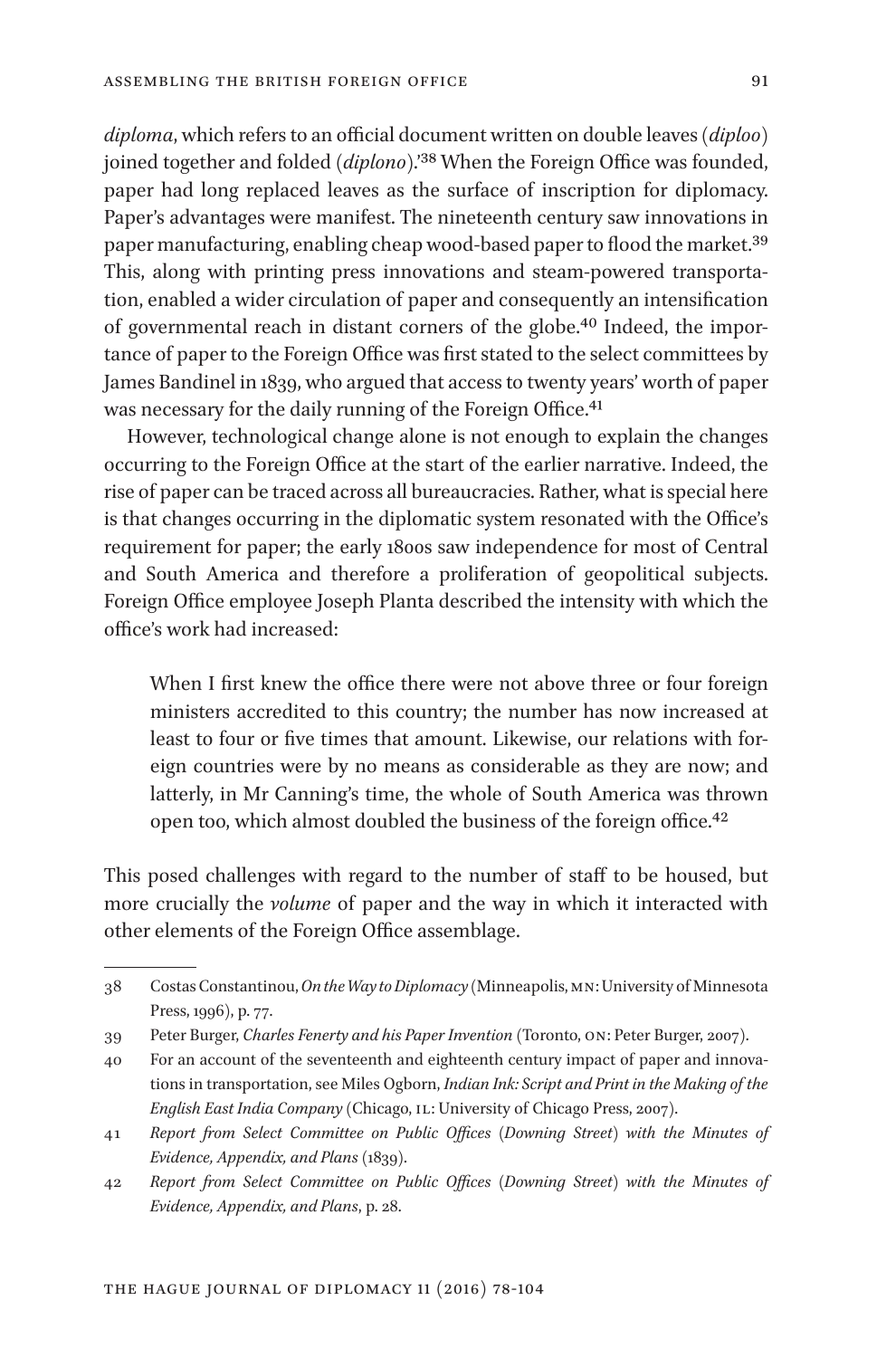The select committees all traced the need to build new facilities, rather than shore up the Downing Street offices, to this increased circulation of paper within the diplomatico-military *dispositif*. The 1858 select committee received evidence of a near-exponential increase in communications coming through the Foreign Office — all pre-dating the inclusion of the telegraph in the Foreign Office's links to overseas diplomats (see Table 1 below). This, combined with the need for on-site storage, meant that the paper to be stored in the Foreign Office expanded radically year on year. This trend was exacerbated by Permanent Under-Secretary Edmund Hammond's claim in 1858 that the office then needed 30 to 50 years' worth of papers on site<sup>43</sup> — although this might, of course, have simply been a gambit to obtain more space. Lewis Hertslet, the librarian and keeper of the papers in the Foreign Office for 38 years, had this exchange with the chair of the 1839 committee:

| Chair:    | What is the extent of the library you have charge of?                         |
|-----------|-------------------------------------------------------------------------------|
|           | <i>Hertslet</i> : The library consists of about 5,000 volumes, and the number |
|           | of volumes of manuscripts now in the office is between 4, and                 |
|           | 5,000.                                                                        |
| Chair:    | How are they placed?                                                          |
| Hertslet: | They are placed in the most irregular and inconvenient man-                   |
|           | ner possible; some of them are stowed away in obscure rooms                   |
|           | and passages, and there is no semblance of a library.                         |
| Chair:    | Are they all on the same floor?                                               |
| Hertslet: | No; they are on two floors, or rather on three floors, and these              |
|           | are distributed in the four or five houses of which the Foreign               |
|           | Office consists. <sup>44</sup>                                                |

Hertslet's son, who later worked in the Foreign Office, describes the bookshelves as being 'three-deep', complicating any effort at finding a particular book.45 If we mention here that the Foreign Office was at this time in no way fireproofed, some sense of the tenuous circumstances is achieved.

<sup>43</sup> *Report from the Select Committee on Foreign Office Reconstruction; Together with the Proceedings of the Committee*, *Minutes of Evidence, Appendix, and Index* (1858).

<sup>44</sup> *Report from Select Committee on Public Offices (Downing Street) with the Minutes of Evidence, Appendix, and Plans*, p. 14.

<sup>45</sup> Hertslet, *Recollections of the Old Foreign Office.*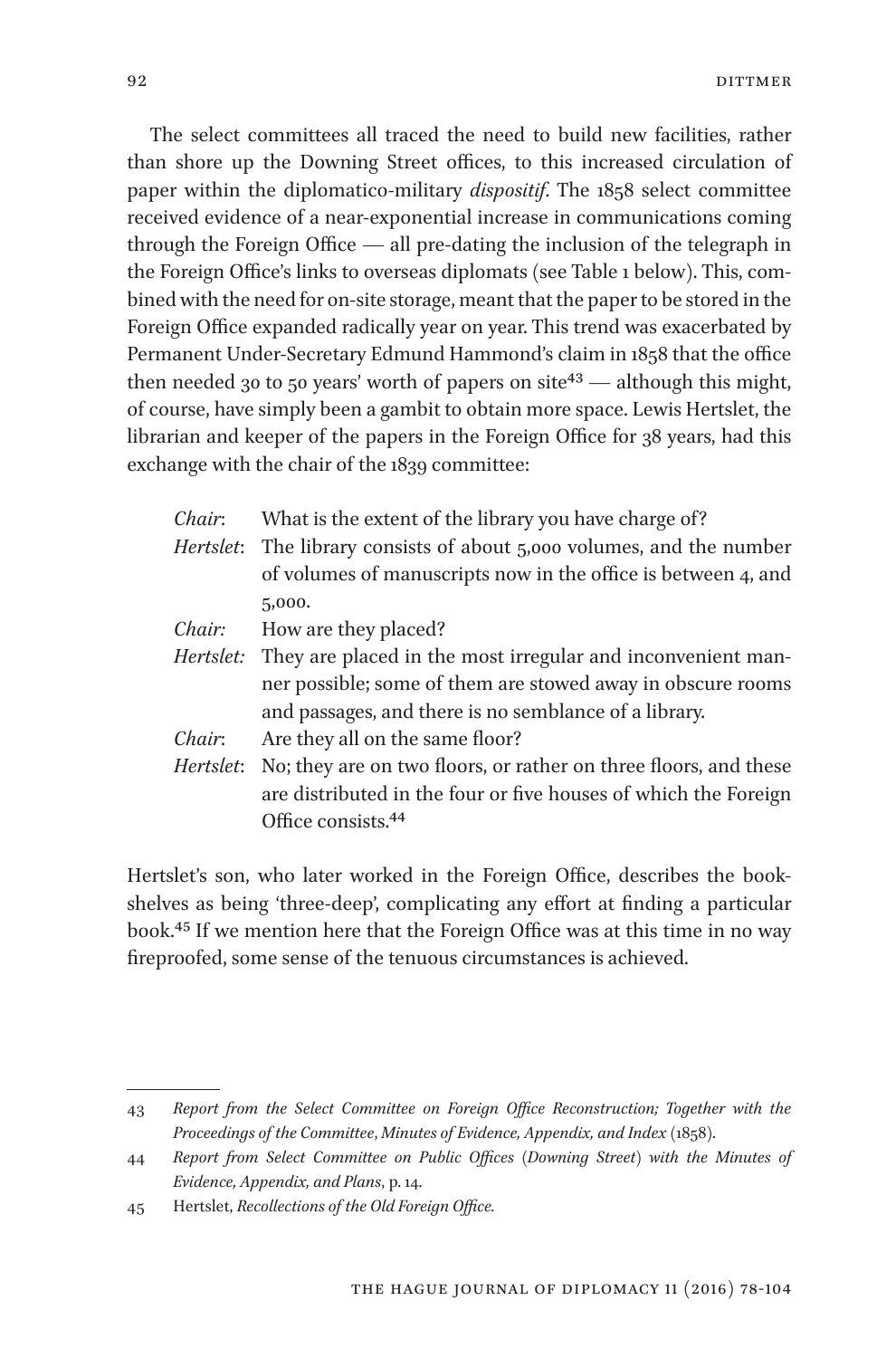|                                    | Political<br>Department |       | Consular<br>Department |       | <b>Slave Trade</b><br>Department |       | <b>TOTAL</b> |        | Grand<br>Total,<br>Received<br>and Sent |
|------------------------------------|-------------------------|-------|------------------------|-------|----------------------------------|-------|--------------|--------|-----------------------------------------|
| year                               | Received                | Sent  | Received               | Sent  | Received                         | Sent  | Received     | Sent   |                                         |
| 1821                               | 4,379                   | 1,630 |                        |       | 155                              | 29    | 4,534        | 1,659  | 6,193                                   |
| 1822                               | 3,929                   | 1,390 |                        |       | 175                              | 116   | 4,104        | 1,506  | 5,610                                   |
| 1823                               | 4,893                   | 1,909 |                        |       | 101                              | 80    | 4,994        | 1,989  | 6,983                                   |
| 1824                               | 5,902                   | 2,747 |                        |       | 391                              | 246   | 6,293        | 2,993  | 9,286                                   |
| 1825                               | 5,635                   | 2,740 |                        |       | 390                              | 294   | 6,025        | 3,034  | 9,059                                   |
| 1826                               | 5,635                   | 2,522 | 2,477                  | 973   | 474                              | 321   | 8,586        | 3,816  | 12,402                                  |
| 1827                               | 4,135                   | 2,002 | 2,456                  | 966   | 427                              | 275   | 7,018        | 3,243  | 10,261                                  |
| 1828                               | 4,908                   | 2,471 | 2,644                  | 1,167 | 382                              | 259   | 7,934        | 3,897  | 11,831                                  |
| 1829                               | 4,565                   | 2,033 | 2,274                  | 874   | 451                              | 563   | 7,290        | 3,470  | 10,760                                  |
| 1830                               | 4,926                   | 2,426 | 2,421                  | 929   | 494                              | 350   | 7,841        | 3,705  | 11,546                                  |
| 1831                               | 5,889                   | 2,510 | 2,949                  | 1,513 | 409                              | 307   | 9,247        | 4,330  | 13,577                                  |
| 1832                               | 5,279                   | 3,009 | 2,988                  | 1,644 | 299                              | 197   | 8,566        | 4,850  | 13,416                                  |
| 1833                               | 5,529                   | 2,815 | 2,536                  | 1,689 | 313                              | 260   | 8,378        | 4,764  | 13,142                                  |
| 1834                               | 5,751                   | 3,487 | 2,624                  | 1,605 | 427                              | 395   | 8,802        | 5,487  | 14,289                                  |
| 1835                               | 5,487                   | 2,928 | 2,954                  | 1,664 | 595                              | 474   | 9,036        | 5,066  | 14,102                                  |
| $\begin{matrix} 1836 \end{matrix}$ | 6,904                   | 4,268 | 3,226                  | 2,055 | 693                              | 472   | 10,823       | 6,795  | 17,618                                  |
| 1837                               | 6,881                   | 4,503 | 3,449                  | 1,942 | 745                              | 403   | 11,075       | 6,848  | 17,923                                  |
| 1838                               | 7,511                   | 5,163 | 3,213                  | 1,584 | 848                              | 687   | 11,572       | 7,434  | 19,006                                  |
| 1839                               | 7,892                   | 5,535 | 3,234                  | 1,796 | 1,128                            | 1,056 | 12,254       | 8,387  | 20,641                                  |
| 1840                               | 8,426                   | 6,032 | 3,324                  | 2,001 | 1,257                            | 946   | 13,007       | 8,979  | 21,986                                  |
| 1841                               | 8,922                   | 5,574 | 4,484                  | 1,813 | 1,740                            | 1,514 | 15,146       | 8,901  | 24,047                                  |
| 1842                               | 8,192                   | 4,533 | 5,461                  | 1,882 | 1,911                            | 1,781 | 15,564       | 8,196  | 23,760                                  |
| 1843                               | 8,363                   | 4,597 | 5,309                  | 1,784 | 1,854                            | 1,910 | 15,526       | 8,291  | 23,817                                  |
| 1844                               | 8,615                   | 5,032 | 5,279                  | 2,136 | 1,926                            | 1,558 | 15,820       | 8,726  | 24,546                                  |
| 1845                               | 7,989                   | 4,280 | 5,353                  | 2,310 | 2,169                            | 2,029 | 15,511       | 8,619  | 24,130                                  |
| 1846                               | 8,951                   | 5,442 | 5,112                  | 2,257 | 1,604                            | 1,619 | 15,667       | 9,318  | 24,985                                  |
| 1847                               | 10,755                  | 7,483 | 5,215                  | 2,415 | 1,461                            | 1,537 | 17,431       | 11,435 | 28,866                                  |
| 1848                               | 10,565                  | 7,772 | 5,323                  | 3,030 | 1,327                            | 1,323 | 17,215       | 12,125 | 29,340                                  |
| 1849                               | 11,705                  | 7,660 | 5,800                  | 3,081 | 1,379                            | 1,100 | 18,884       | 11,841 | 30,725                                  |
| 1850                               | 11,358                  | 8,892 | 5,638                  | 3,071 | 1,506                            | 1,175 | 18,502       | 13,138 | 31,640                                  |
| 1851                               | 11,511                  | 8,705 | 6,186                  | 3,914 | 1,678                            | 1,320 | 19,375       | 13,939 | 33,314                                  |
| 1852                               | 11,902                  | 7,835 | 6,292                  | 3,734 | 1,252                            | 1,028 | 19,446       | 12,597 | 32,043                                  |

Table 1 *The increase in despatches received at and sent from the Foreign Office, 1821-1857*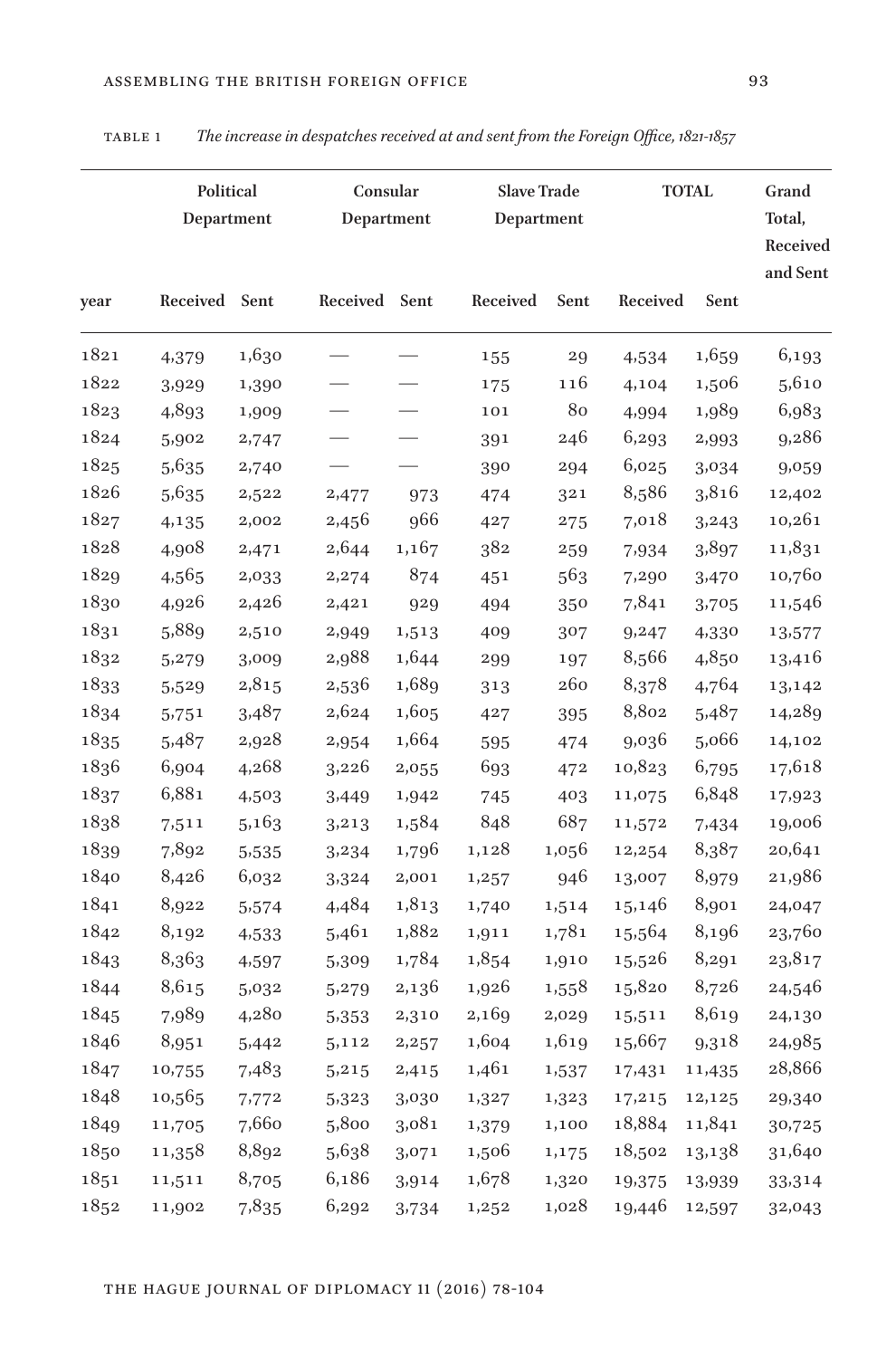|      | Political<br>Department |        | Consular<br>Department |       | <b>Slave Trade</b><br>Department |             | <b>TOTAL</b> |             | Grand<br>Total,<br>Received<br>and Sent |
|------|-------------------------|--------|------------------------|-------|----------------------------------|-------------|--------------|-------------|-----------------------------------------|
| year | Received Sent           |        | Received Sent          |       | Received                         | <b>Sent</b> | Received     | <b>Sent</b> |                                         |
| 1853 | 13,143                  | 9,120  | 6,565                  | 3,826 | 1,344                            | 1,115       | 21,052       | 14,061      | 35,113                                  |
| 1854 | 17,969                  | 15,661 | 7,436                  | 5,562 | 1,269                            | 953         | 26,674       | 22,176      | 48,850                                  |
| 1855 | 18,855                  | 17,246 | 9,543                  | 9,571 | 1,166                            | 938         | 29,564       | 27,755      | 57,319                                  |
| 1856 | 19,719                  | 17,340 | 10,427                 | 7,606 | 1,556                            | 1,266       | 31,702       | 26,212      | 57,914                                  |
| 1857 | 20,268                  | 19,057 | 9,979                  | 7,313 | 1,599                            | 1,307       | 31,846       | 27,677      | 59,523                                  |

Table 1 *The increase in despatches received at and sent from the Foreign Office* (cont.)

Paper is here a bulky, combustible problem, but it would be a mistake to consider paper in isolation, a mere by-product of the diplomatic system. 'The political significance of materials is not a given; rather, it is a relational, a practical and a contingent achievement.'46 In the specific case of the old Foreign Office, it was the relations formed among a range of materialities, including paper, that posed a particular problem. First, the old Foreign Office was composed of buildings that had been built on alluvial soil, as the Surveyor of Works and Buildings, Henry Seward, told the 1839 committee:

I know there was formerly a ditch running along very near the centre of that mass of buildings, taking the old front of Sir Samuel Fludyer's house, and, running between the houses in Downing Street and Fludyer Street; it was an ancient sewer, therefore the ground on each side of it is bad.<sup>47</sup>

Indeed, when the neighbouring houses were taken down because of subsidence, it revealed how dependent the Foreign Office had been on them for support (see Fig. 2).

Second, the paper was entering into assemblage with houses built for private use, and so their construction was not intended for such weight. Paper individually is light, but the ability to pack a great deal of it in a relatively small

<sup>46</sup> Andrew Barry, *Material Politics: Disputes along the Pipeline* (Chichester: Wiley, 2013), p. 183.

<sup>47</sup> *Report from Select Committee on Public Offices (Downing Street) with the Minutes of Evidence, Appendix, and Plans*), pp. 1-2.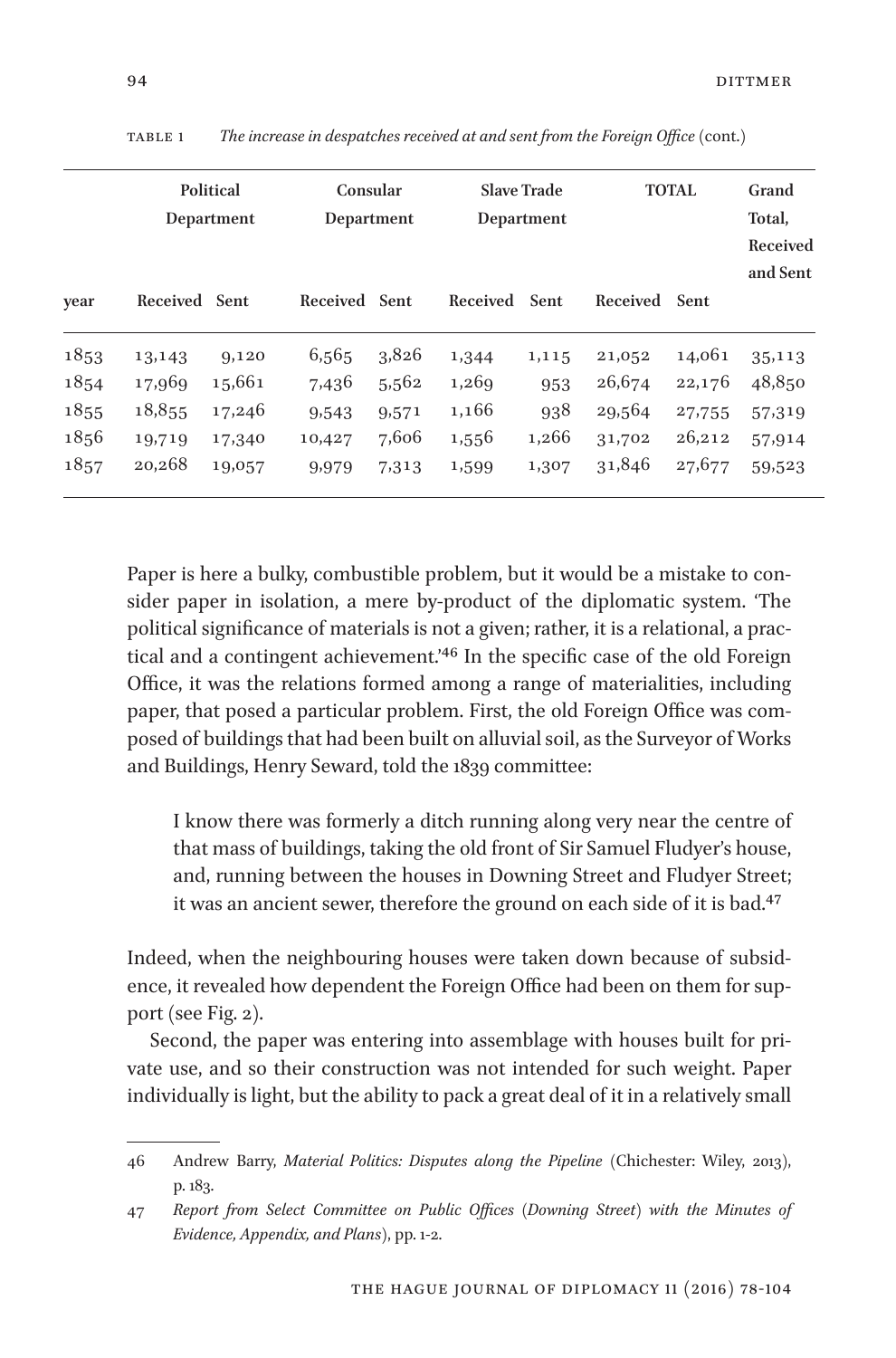

Figure 2 *The Downing Street Foreign Office being held up by struts.*49

space causes its weight to accumulate. Thomas Chawner, an architect in the Land Revenue, reported to the 1839 committee that papers had been stored in the upper stories of the houses, which only made the structure more unstable.<sup>48</sup> Much of the paper was thus moved to the first floor, but this put the clerks up high, which made for inefficiency as they frequently ran in and out of the building. As paper proliferated into every room, posts were installed in the middle of rooms to support the ceiling above. This situation was further complicated by the removal of interior walls to create larger work spaces and the creation of openings in walls to facilitate movement within the adjoined houses. Seward spoke to his concerns about the former house of Sir Samuel Fludyer:49

[T]here has been an alarm about this house in consequence of the alterations made with a view to meeting particular calls for accommodation, laying the rooms together, and taking away walls; and it likewise appears

<sup>48</sup> *Report from Select Committee on Public Offices (Downing Street) with the Minutes of Evidence, Appendix, and Plans*).

<sup>49</sup> Hertslet, *Recollections of the Old Foreign Office*.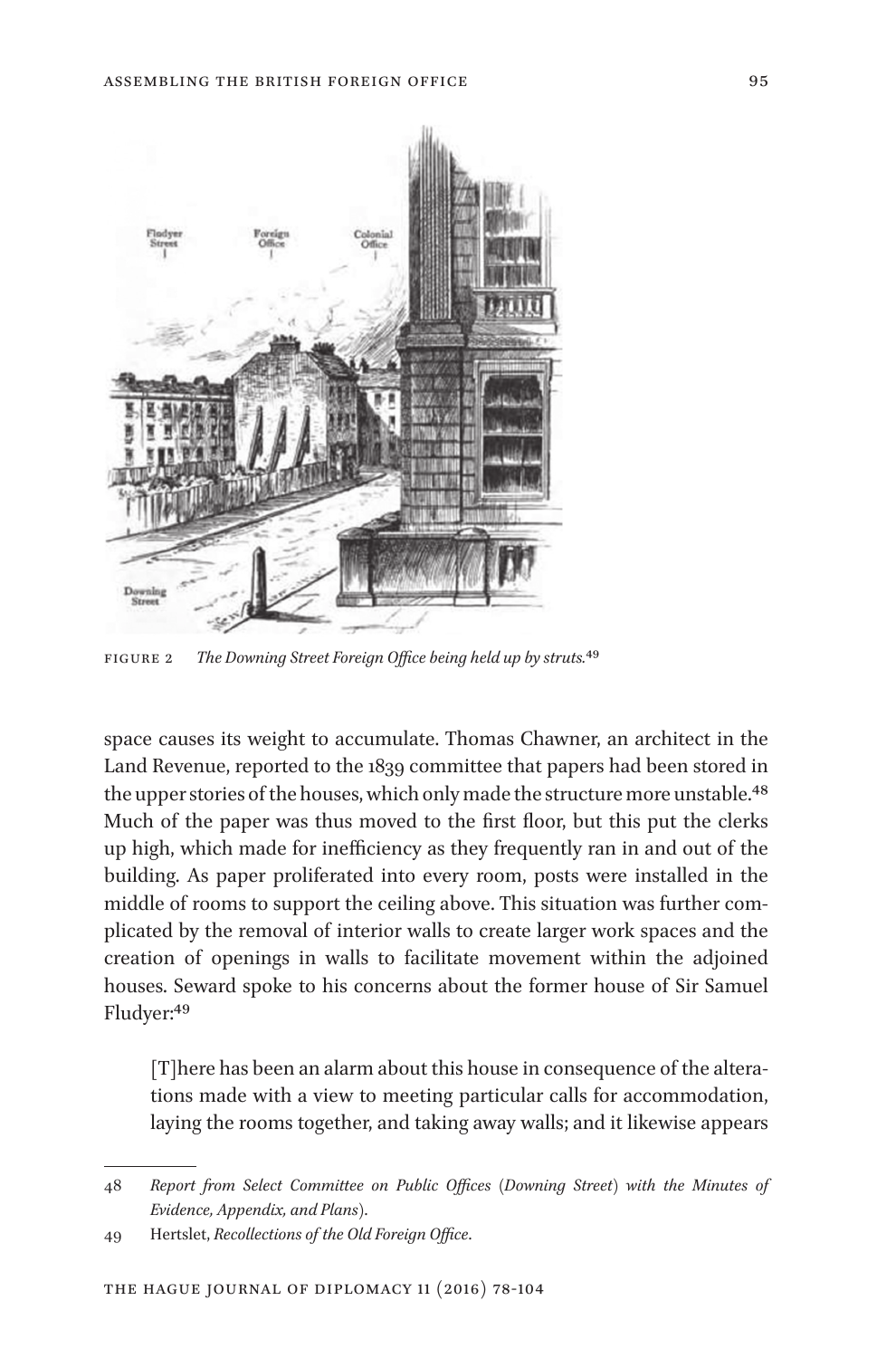96 **DITTMER** 

that the bow front to the west is considerablycrushed in the lower part, in consequence of the heavy weights which have been thrown upon it.<sup>50</sup>

There is one more relevant element in the assemblage, and again it is one that is particular to the Foreign Office: the printing presses. Just as the paper had been held in the higher stories until this hazard was recognized, the printing presses had likewise been stored aloft. These printing presses were constantly at work, as the Foreign Office not only had its own confidential printing to do, but also confidential printing for the entire government. Consequently, at the top of these poorly founded, internally unsound and over-freighted houses were large, heavy and constantly vibrating machines, and as Thomas Chawner testified in 1839: '[A]t the time I was there, I found a great quantity of types used in printing; these they moved from one place to another, which I consider improper; if great weights are shifted from one place to another, it is likely to cause settlements'.51

By the time the 1855 select committee met, the printing presses had been moved into the basement. Still, the building retained a materialized memory of its previous excesses. Party walls sank into the earth, floors varied by as much as a foot across a room, and doors had to be re-hung in order to enable them to open. The engineers worked very hard to keep the building from falling down. Collectively, then, it can be said that the paper/print assemblage, the soil substratum and the houses themselves were brought into relation through the daily work of the Foreign Office, leading to a set of resonances that rippled through the physical structure, leading to safety fears and obvious inefficiencies in public work. Lord Malmesbury, Foreign Secretary in 1852 and 1858-1859, 'was made perfectly aware of the physical state of his new department in the most tangible way when part of the ceiling of his room fell onto his desk'.<sup>52</sup> Another time, a wall adjoining a fireplace crumbled unexpectedly and the fire splashed out into the Reference Room, which held innumerable quantities of paper. A large fire was only narrowly averted, one that might have destroyed the diplomatic archive. In short, paper was not just the archive enabling British contributions to the larger diplomatico–military *dispositif*; it had a material form that acted back on the apparatus.

<sup>50</sup> *Report from Select Committee on Public Offices (Downing Street) with the Minutes of Evidence, Appendix, and Plans*), p. 3.

<sup>51</sup> *Report from Select Committee on Public Offices (Downing Street) with the Minutes of Evidence, Appendix, and Plans*), pp. 5-6.

<sup>52</sup> Seldon, *The Foreign Office*, p. 41.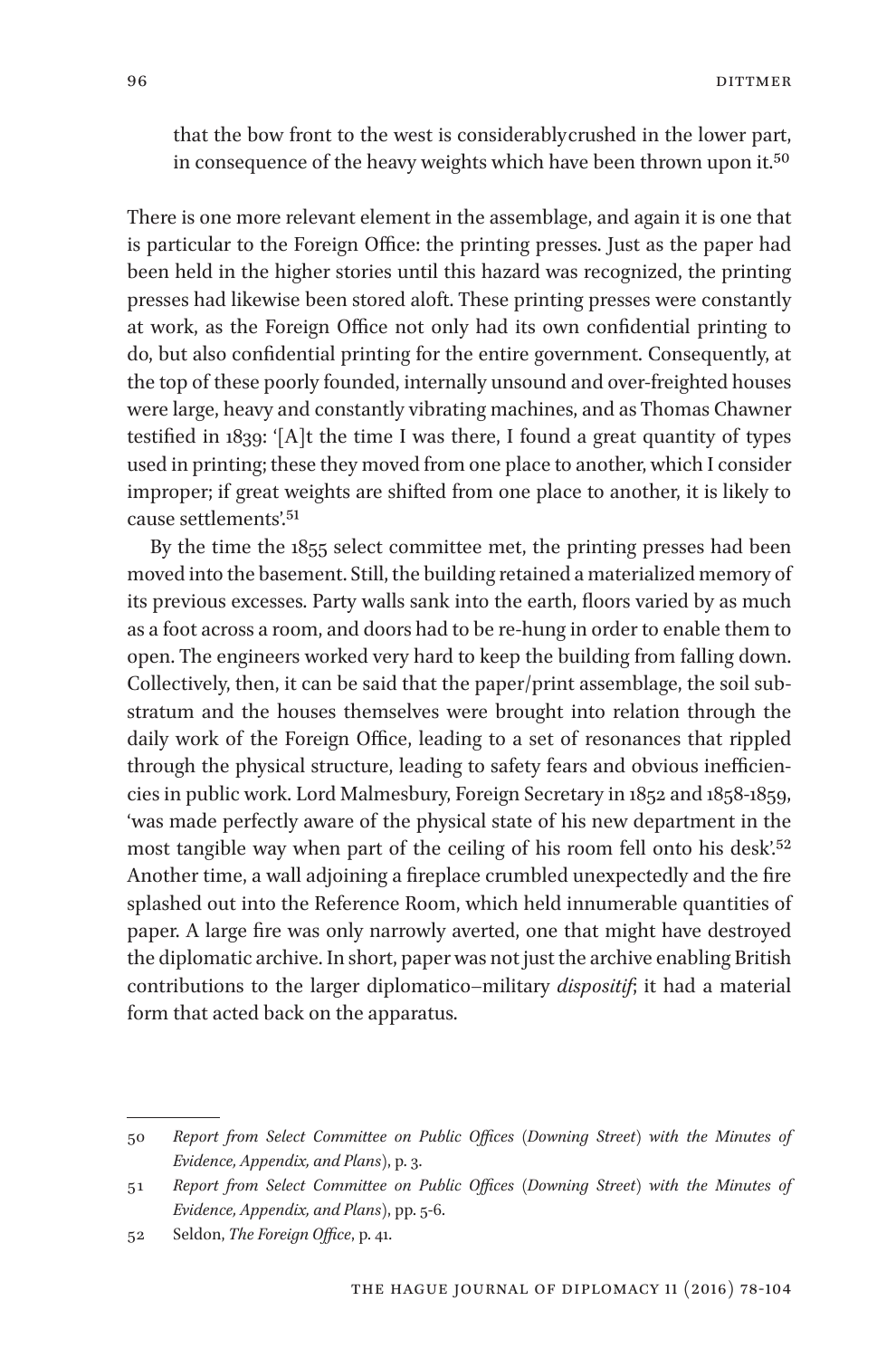# *Governing Affective Atmospheres: Bodies, Air and Light*

This section demonstrates the second conceptual point by emphasizing the ways in which the government attempted to 'future-proof' the new Foreign Office building through practices of spatial design that sought to govern material circulations.

The process of designing a new Foreign Office became centred on the governance of affective atmospheres. These atmospheres emerge in part through architectural design, which 'enables the channelling of affects through configurations of fields that architects and buildings intend to, and sometimes do, create'.53 The 1858 select committee met to adjudicate among the various winners of Palmerston's architectural competition, with reference to the needs of the Foreign Office. On the one hand, the myth of the Foreign Office as a black box that is distinct from other branches of government was clearly asserted in claims by the Permanent Under-Secretary regarding the necessity of a highly territorialized Foreign Office with regard to human bodies: the circulation of bodies *within* the Foreign Office ought to be enabled as much as possible, while bodies *outside* the Foreign Office ought to remain so. This required a coding of bodies as acceptable or unacceptable. However, this stark territorialization belies the perceived need for other elements, such as light and air, to be able to enter and permeate the atmosphere of the Foreign Office. As Foucault argues in his lecture on apparatuses, 'it was a matter of organizing circulation, eliminating its dangerous elements, making a division between good and bad circulation, and maximising the good circulation by diminishing the bad'.54

The circulation of bodies is not entirely separate from the issue of paper raised earlier. Indeed, the solution offered to the Foreign Office for its paper problem was to submit all of its papers, rather than just those beyond the twenty year rule, to the State Paper Office, where all the Privy Council's and Secretaries of State's archives were stored (the Office had been built in 1833 on Duke Street just outside St James's Park, near the Foreign Office). However, this was roundly refused by all those who testified in 1839. For instance,

- *Chair*: Have you occasion to refer often to the papers of a distant date?
- *Hertslet*: I cannot say that we have; but we should more often refer to them if they were easier of access [i.e., not in the State Paper Office]; for it not infrequently happens that references are

<sup>53</sup> Peter Kraftl and Peter Adey, 'Architecture/Affect/Inhabitation: Geographies of Being-in Buildings', *Annals of the Association of American Geographers*, vol. 98, no. 1 (2008), p. 227.

<sup>54</sup> Michel Foucault, *Security, Territory, Population* (London and New York, NY: Palgrave Macmillan, 2007), p. 18.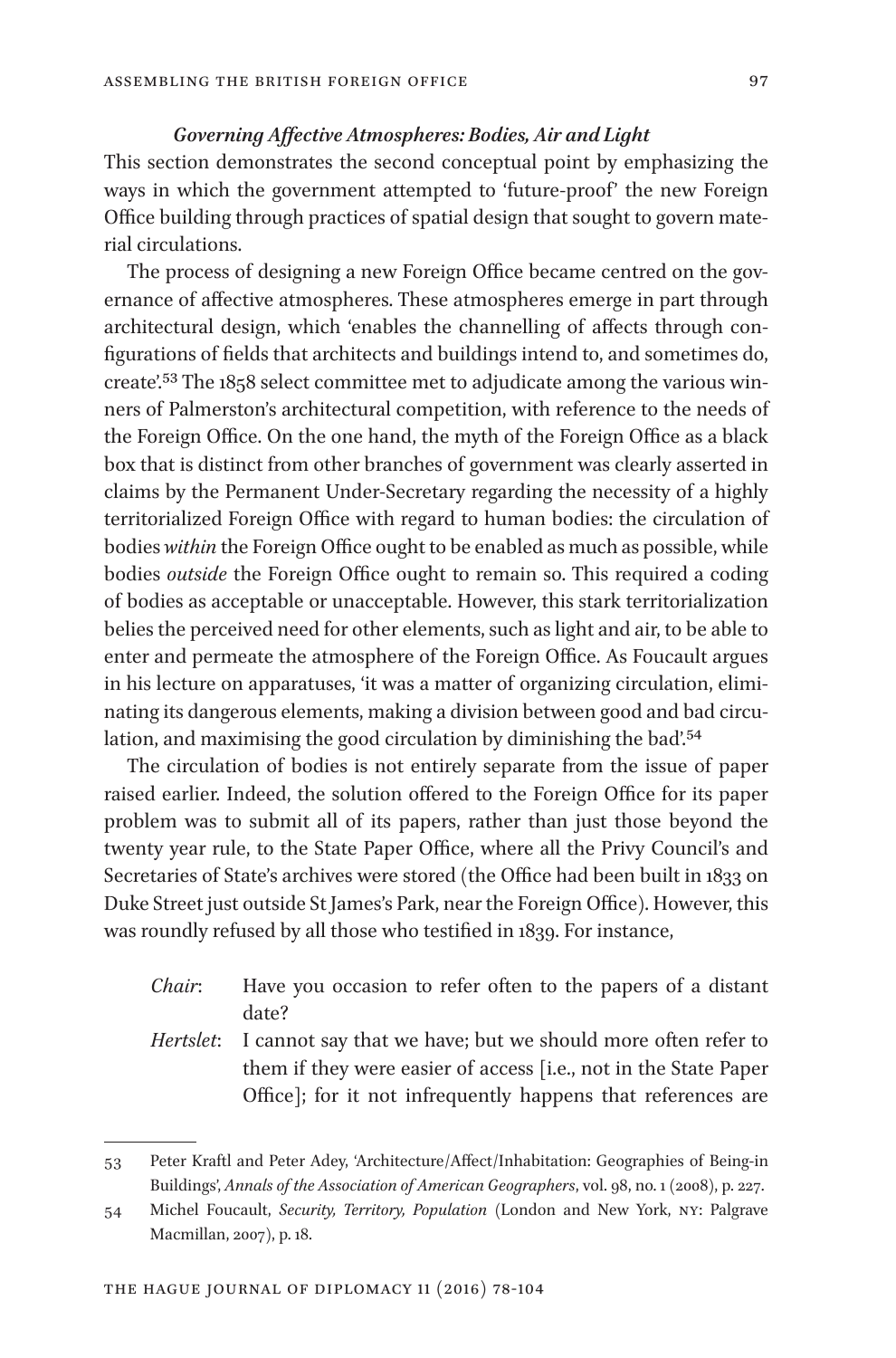required at a late hour of the day — for instance, Parliamentary references — that must be reported upon forthwith; there is then no time to send to the State Paper Office; and if there were, the State Paper Office was probably shut, even before the question arose; and we are compelled to do the best we can with imperfect materials.55

Here, the territorialization of the Foreign Office is coded through the temporality of its work; the despatches arrive late, and the State Paper Office was only open from 11am until 4pm.

This territorialization becomes clearer when the debate turns to the circulation of bodies. An explicit aim of Permanent Under-Secretary Hammond was maintaining a boundary between the inside and outside of the Office. When discussing the possible shape of the palace of administration, Hammond had the following exchange with the committee:

| Chair:   | You would have your office self-contained?                          |
|----------|---------------------------------------------------------------------|
| Hammond: | Certainly. Our office is quite large enough for any one set of      |
|          | servants to manage; and especially as regards office hours;         |
|          | our system in the office is so thoroughly different from that       |
|          | of every other office, as far as I am acquainted with other         |
|          | offices, that we never could combine our arrangements               |
|          | with those of another office.                                       |
| Chair:   | Then you would not like even a door into the Colonial or            |
|          | any other office?                                                   |
| Hammond: | No. I should, in the first place, particularly dislike the facility |
|          | of communication between the clerks of different offices,           |
|          | from the circumstance, among other reasons, that our real           |
|          | business hours, that is hours of pressure, commence when            |
|          | other offices are rising, and it is a very natural thing for        |
|          | acquaintances from one office to come into the other office         |
|          | just at what would be to us the most inconvenient time. In          |
|          | fact, I would much rather have as few visitors in the office,       |
|          | and as little encouragement to visitors, as there could pos-        |
|          | sibly be. <sup>56</sup>                                             |

<sup>55</sup> *Report from Select Committee on Public Offices (Downing Street) with the Minutes of Evidence, Appendix, and Plans*), p. 14.

<sup>56</sup> *Report from the Select Committee on Foreign Office Reconstruction; Together with the Proceedings of the Committee, Minutes of Evidence, Appendix, and Index*, p. 5.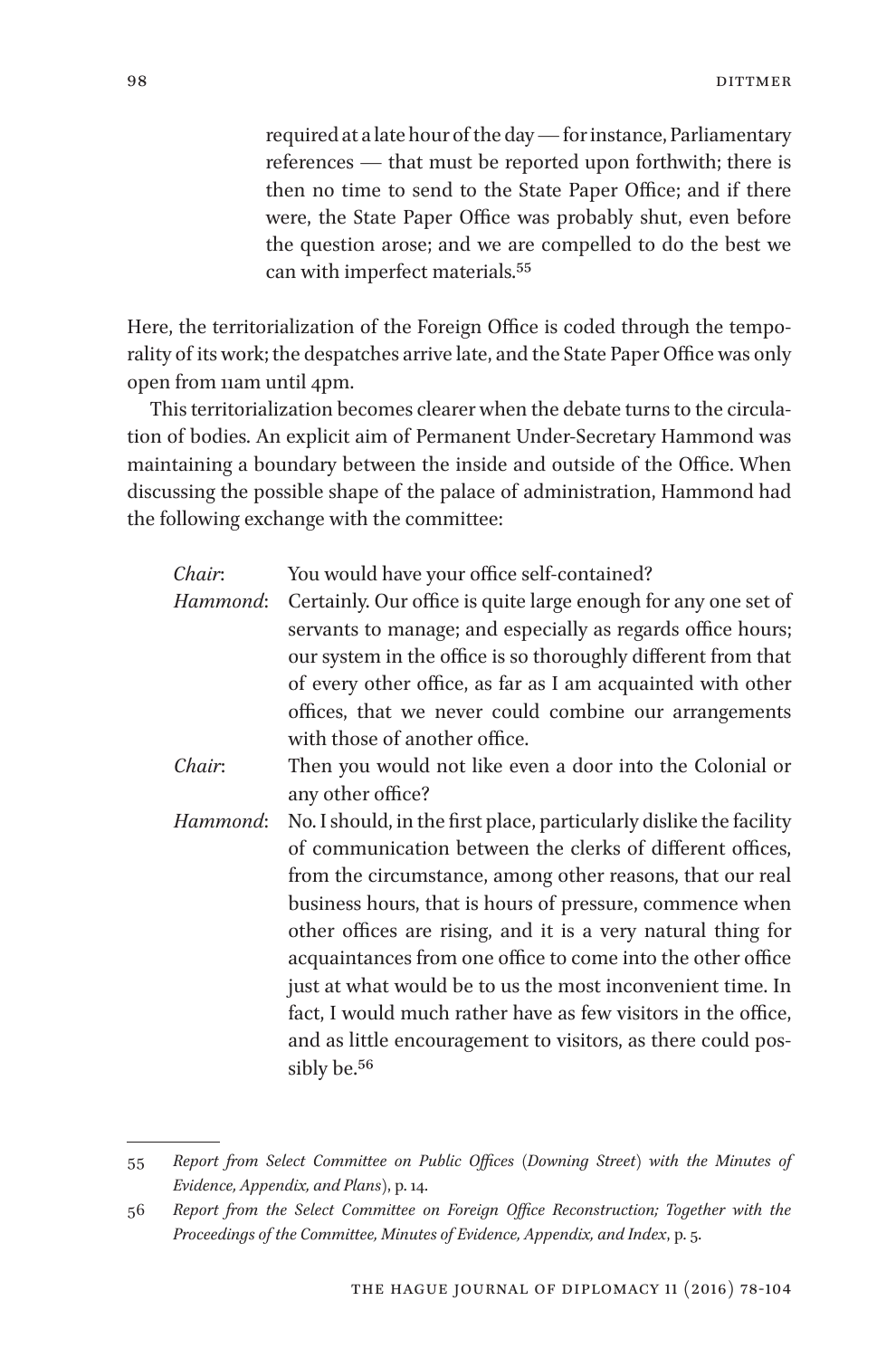This policing of the Foreign Office notably foreshadows later concerns over secrecy and the imposition of a strict visual regime within the diplomatico– military *dispositif*,57 but does so with a concern for atmospheres of efficiency, which in turn can create the conditions for a more effective governmentality.

If Hammond had a strong desire to police the boundaries of the Foreign Office to produce an atmosphere of efficiency, he also wanted an internal space that facilitated movement. The old Foreign Office was notable for its clutter and poor organization. Hertslet describes, for example, that the librarian's office was on the first floor, while the Reference Room was on the ground floor in a different part of the building. Hammond testified on the convoluted layout of the office in 1858:

The divisions are scattered all over the office; three of my political divisions out of four are in the second storey; and if I want to speak to one of the clerks, I must either bring him down to me, or if I want myself to refer to a paper or the register in the department, I must go up myself.<sup>58</sup>

Hammond saw the new building as an opportunity to aid the circulation of bodies within the building via the production of an idealized hierarchical space of communication:

All our clerks should be together; that is to say, every division should be complete in itself. The senior clerk should have one room for himself and one or two other clerks, and the juniors should be in a room going out of it, and those rooms should be as much as possible in direct communication with the Under-Secretary of State immediately superintending the division to which that senior clerk belongs.59

Hammond's ideal office is a sprawling horizontal space. Later, when he is asked to testify about the number of floors he desires, he struggles to articulate what he would put on the two floors not described in the above quote. He grudgingly puts the slave trade department and the passport office in the basement and the translator and treaty department in the attic; the political staff ought to all

<sup>57</sup> See Fraser MacDonald, 'Geopolitics and "the Vision Thing": Regarding Britain and America's First Nuclear Missile', *Transactions of the Institute of British Geographers*, vol. 31, no. 1 (2006), pp. 53-71.

<sup>58</sup> *Report from the Select Committee on Foreign Office Reconstruction; Together with the Proceedings of the Committee, Minutes of Evidence, Appendix, and Index*, p. 2.

<sup>59</sup> *Report from the Select Committee on Foreign Office Reconstruction; Together with the Proceedings of the Committee, Minutes of Evidence, Appendix, and Index*, p. 4.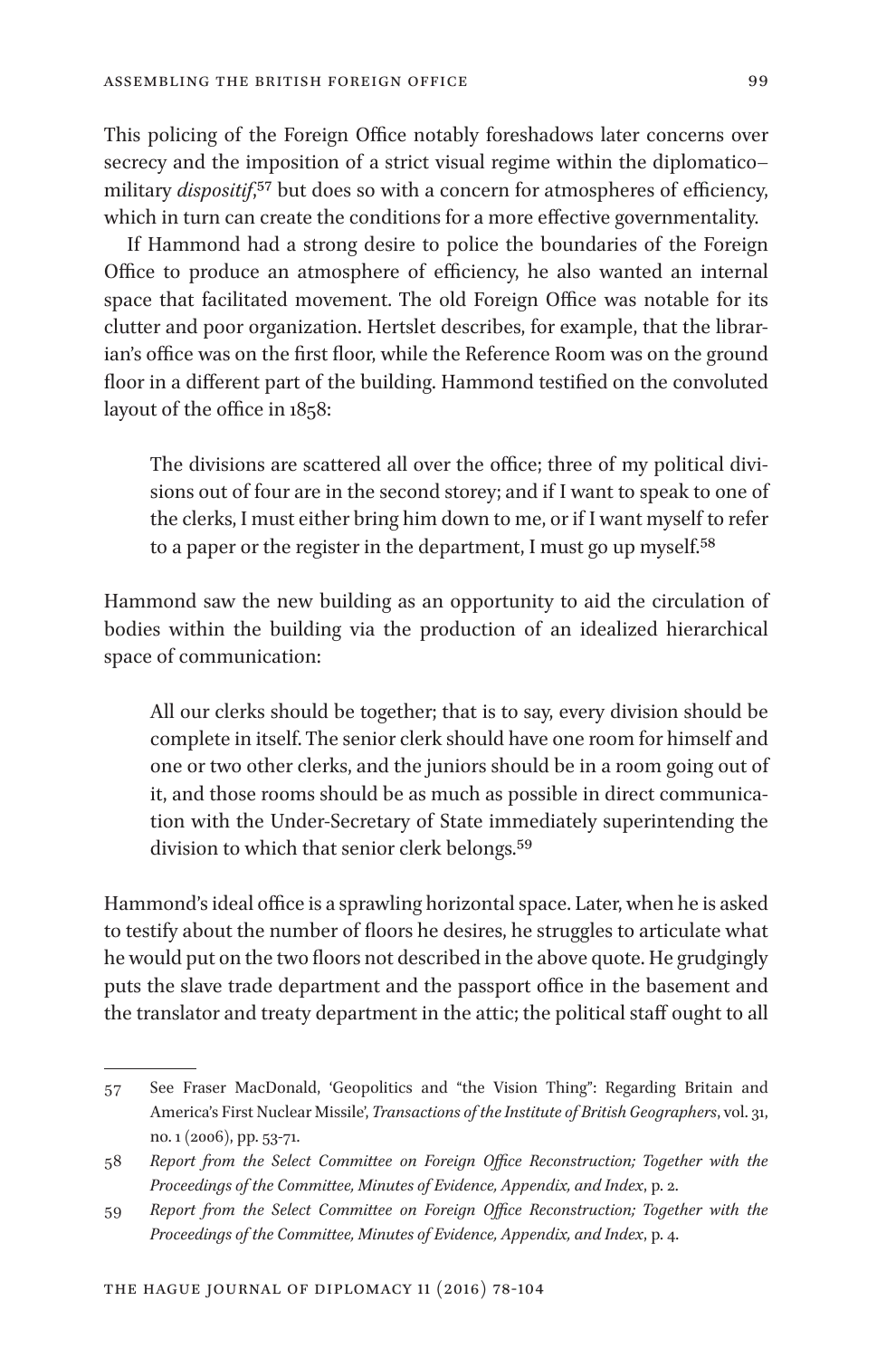be located on the same floor, and thus be easily accessible. His mental hierarchy of Foreign Office core functions is transmuted into his idealized space.

The committee also became wrapped up in what has been referred to elsewhere as a knowledge controversy, or a decision to be made 'in the face of persisting disagreement between experts about what the problems are, and how they should be addressed'.<sup>60</sup> At issue was how to guarantee the presence of light and fresh air throughout the new building to produce an affective atmosphere of efficiency.<sup>61</sup> Hammond makes this clear to the committee ('The great object in a public office, as far as the interior is concerned, is to have as much external air and as much external light as possible'),<sup>62</sup> and the committee tacitly accepts it as true. This is interesting, as Hammond is specifying that *public* offices have greater requirements for this than private residences. While his argument is couched generally with regard to public offices, it is nevertheless rooted in the specific experience of the Foreign Office: the old Foreign Office was materially failing because it had been designed to serve as *private* houses. In this case and in the above (governing bodies), an efficient atmosphere is the desired effect of spatial design.

Hammond stated both his desire for large, open windows to allow in light and fresh air, as well as an aversion to courtyards, which he said amplified the sound of carriages turning around and also prevented truly fresh air from entering. While every architect disputed his claim about courtyards, a particularly divisive knowledge controversy erupted over whether a Gothic or Italianate style was better for the circulation of light and air. Both Henry Coe and Charles Barry, winners of the first and second prizes for the Foreign Office design (respectively), used Italianate design, and argued that Gothic mullions (vertical elements in a window separating panes of glass) limited the light and air entering the building. Barry couched his aversion to the Gothic style for public buildings as more than just his opinion, but as 'the frequently expressed opinion of gentlemen with whom I have necessarily come into contact in this very building in which we sit [Parliament], when I was acting for my father [Sir Charles Barry, architect of the Gothic Houses of Parliament]'.63

<sup>60</sup> Barry, *Material Politics*, p. 8.

<sup>61</sup> See Felix Driver, 'Moral Geographies and the Urban Environment in Mid-nineteenth Century England', *Transactions of the Institute of British Geographers*, vol. 13, no. 3 (1988), pp. 275-287.

<sup>62</sup> *Report from the Select Committee on Foreign Office Reconstruction; Together with the Proceedings of the Committee, Minutes of Evidence, Appendix, and Index*, p. 4.

<sup>63</sup> *Report from the Select Committee on Foreign Office Reconstruction; Together with the Proceedings of the Committee, Minutes of Evidence, Appendix, and Index*, p. 58.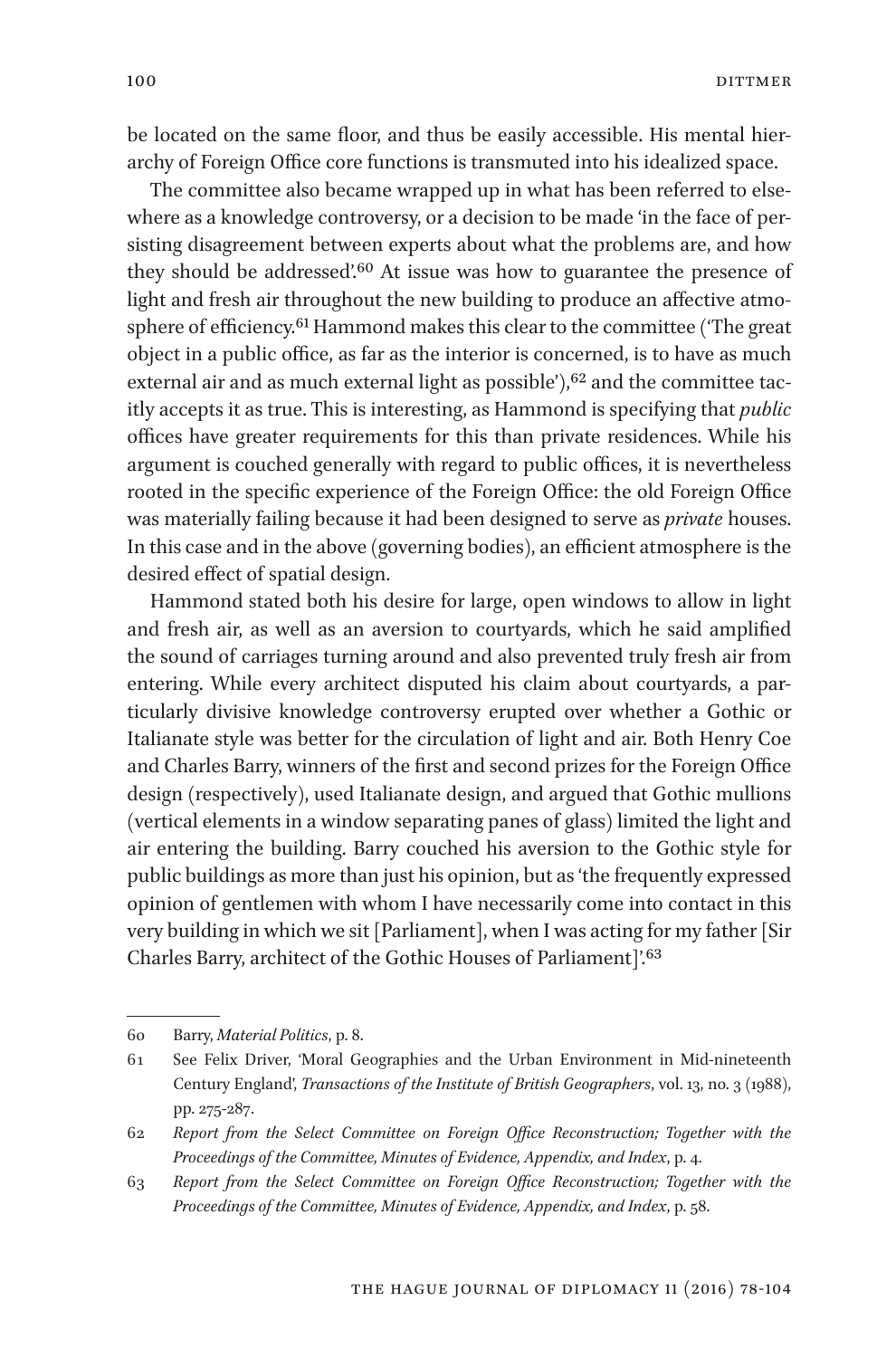George Gilbert Scott, the third prize winner (and eventual architect), staunchly defended the Gothic style (he would, after winning, be forced by Palmerston to switch to Italianate). His argument was that windows could be widened to allow for mullions and still admit light and air. Indeed, he presented statistics on window size for various buildings around London to illustrate the unfounded prejudice against the Gothic style. He further argued that: 'As to the windows, the capability of window light in the Gothic considerably exceeds the capability in Italian architecture. I may mention that if it had not been so, it would have involved a great absurdity in the conduct of our forefathers here, and their contemporary architects in Italy'.64

Scott detailed technological inventions that enabled Gothic windows to ventilate just as well as Italian ones. He then sealed his argument with a patriotic reference to the indigenous nature of the Gothic *vis-à-vis* the Italian style. In doing so, he effectively coded the material elements of the Foreign Office apparatus with nationalism, a coding that resonates because of the specific functions accorded to the Foreign Office building.

The final report from the select committee specifically set aside the issue of style. The committee decided that the style did not significantly impact upon the price of the building, the presence of light and air, or even neighbourhood coherence (as the site was between the Gothic Houses of Parliament and the Italianate Horse Guards Parade). This knowledge controversy, contested as it was by the leading architects in the land, was ultimately decided to be irrelevant to the state's interest in the affective atmospheres fostered in the new Foreign Office.

### **Conclusions**

The fall and rise of the material infrastructure of the Foreign Office could be understood as a banal story of engineering, architecture and the public sector. However, this article shows how the historical record indicates the role of the non-human in the world of diplomacy. The slow-motion collapse of the old Foreign Office resulted from resonating materialities (soil, paper and printing press) intersecting over a range of temporalities (the vestigial engineering of sewers and private houses, the proliferation of states and the acceleration of diplomatic communication). Furthermore, the Foreign Office adopted a new configuration with the influx of finance and expertise that was offered by

<sup>64</sup> *Report from the Select Committee on Foreign Office Reconstruction; Together with the Proceedings of the Committee, Minutes of Evidence, Appendix, and Index*, p. 65.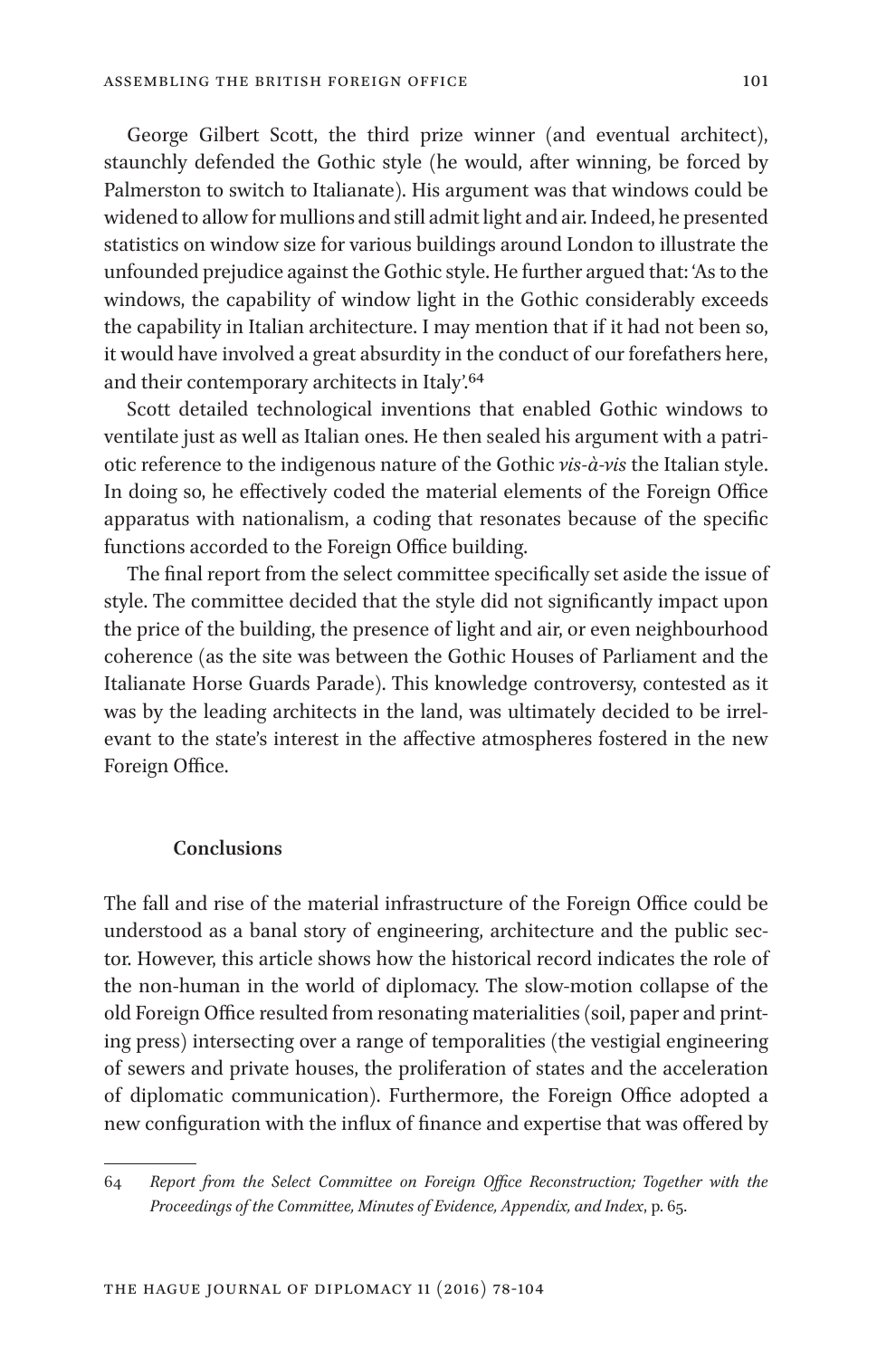central government, reterritorializing the Office as a foreign policy actor distinct from other parts of the British 'external' project of governmentality, such as the Colonial Office and the War Office (even sharing books was deemed impossible). This event was an opportunity to 'mineralize' resources into a form that maximized governmental efficiency and 'future-proofed' the Foreign Office through practices of spatial design. This provoked knowledge controver-

sies, around which material forms enabled the right circulations and prevented the wrong ones, with Parliamentary debate hinging on baroque technologies such as window sashes. The fact that no decision was made between Gothic and Italianate is less important than that the introduction of light and air to generate atmospheres of governmental efficiency was universally deemed crucial.

This story has implications for how scholars consider both governmentality and diplomacy. First, scholars of governmentality have often focused on archives as a key instrument of state power. Typically the archive is considered in an abstract, dematerialized way, and as such it is difficult to discern its agency. However, in this case the weight and mode of reproducing the archive came to matter greatly. The archive's materiality was demonstrated as being capable of affecting both the state apparatus in which the archive was sustained and the wider *dispositif* of the geopolitical order in ways that were both unpredictable and specific. In this case, the additional space that was provided for paper in the new building was still not enough, and was also productive of new lines of flight. For instance, the recent revelation of one million unacknowledged files from the colonial era in a secret illegal archive in Hanslope Park indicates that the proliferation of paper in the Foreign Office reached epic proportions even after the Foreign and Commonwealth Office took over George Gilbert Scott's entire creation.65 The fifteen miles of floor-to-ceiling bookshelves could not have been accommodated in *any* of the architects' proposals. Yet the enlarged Foreign Office, with the reduction of paper in a digitizing workplace, enabled the bureaucracy to expand materially in other ways, most notably in terms of staff (currently roughly 4,500 civil servants). The shift to digital archives — as part of the FCO's 'Digital Transformation' — offers a new material milieu in need of investigation.

<sup>65</sup> Ian Cobain, 'Foreign Office Hoarding 1m Historic Files in Secret Archive', *The Guardian* (18 October 2013), available online at http://www.theguardian.com/politics/2013/oct/18/ foreign-office-historic-files-secret-archive (last accessed 2 April 2015).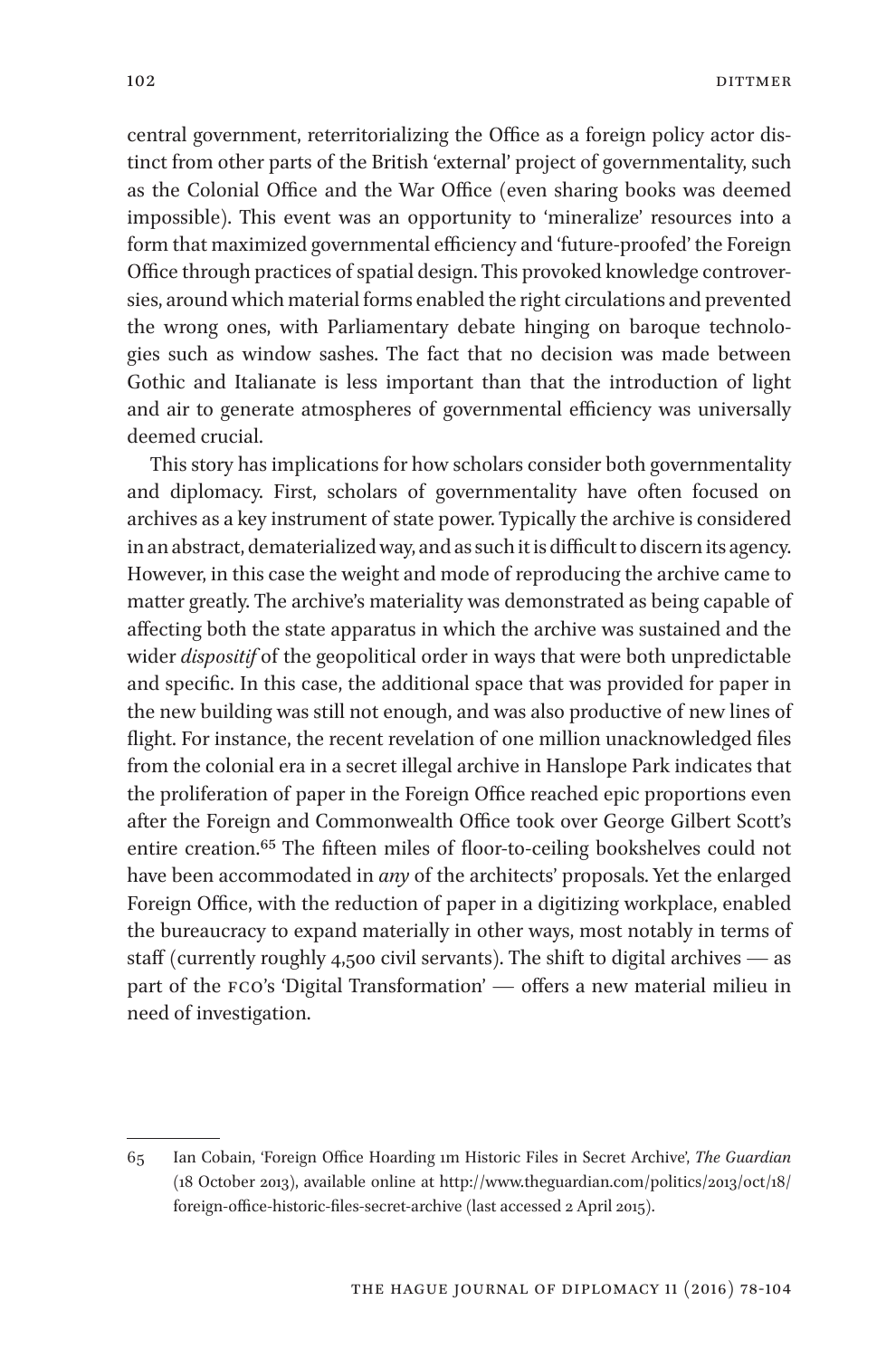For diplomatic studies, a consideration of diplomatic practices as contributing to international society is not new.66 Indeed, Costas Constantinou's reminder that diplomats can serve as a connective tissue — a mid-space reflects a profoundly humanistic vision of what the profession of diplomacy can be.67 In focusing on people to the exclusion of things, materials and their relations, such a vision can eliminate from view the paper, wires, cables, gifts, and so on, that serve as the material infrastructure of diplomacy. More-thanhuman diplomatic studies could highlight these elements. Some might see this as watering down the responsibility of diplomats to produce solutions. Rather, it is a recognition that human intentions are not enough to produce political change; instead, diplomats must become attuned to the dynamics of the diplomatic system and discern where and when their efforts are likely to make a difference. Connolly refers to those with this skill as seers:

[A] seer does not only express premonitions about an uncertain future at protean moments. Those same skills and sensitivities are also indispensable to the formation of new maxims, judgments, concepts, and strategies at untimely moments when a collection of old precepts, habits, and standards of judgment are insufficient to an emerging situation.<sup>68</sup>

A more-than-human diplomacy is therefore not one that abdicates responsibility; rather, it is one that recognizes the dynamic flow of power within assemblages and sees its responsibility as finding the 'maxims, judgments, concepts, and strategies' that are appropriate for humanity's emerging problems.

This research also illustrates a problem for scholars of assemblage. Theorists of assemblage have at times struggled to articulate power relations within specific assemblages, because of the fundamentally open-ended and relational ontology of assemblage. The emergent agency of the diplomatico–military *dispositif* can be seen acting on the Foreign Office's bodies and buildings through the increasingly intense influx of paper and its complex relations with the old Foreign Office. However, the new building's immense capacity to hold paper enables it today to be filled with bodies, producing new capabilities in the specialist, networked diplomacy that the FCO is pioneering today. This calls into question the temporalities of power: to identify power at any moment is also to identify a particular duration for that power. However, the

<sup>66</sup> Hedley Bull, *The Anarchical Society: A Study of Order in World Politics* (New York, NY: Columbia University Press, 2002).

<sup>67</sup> Constantinou, 'Between Statecraft and Humanism'.

<sup>68</sup> William Connolly, *A World of Becoming* (Durham, NC: Duke University Press, 2011), p. 164.